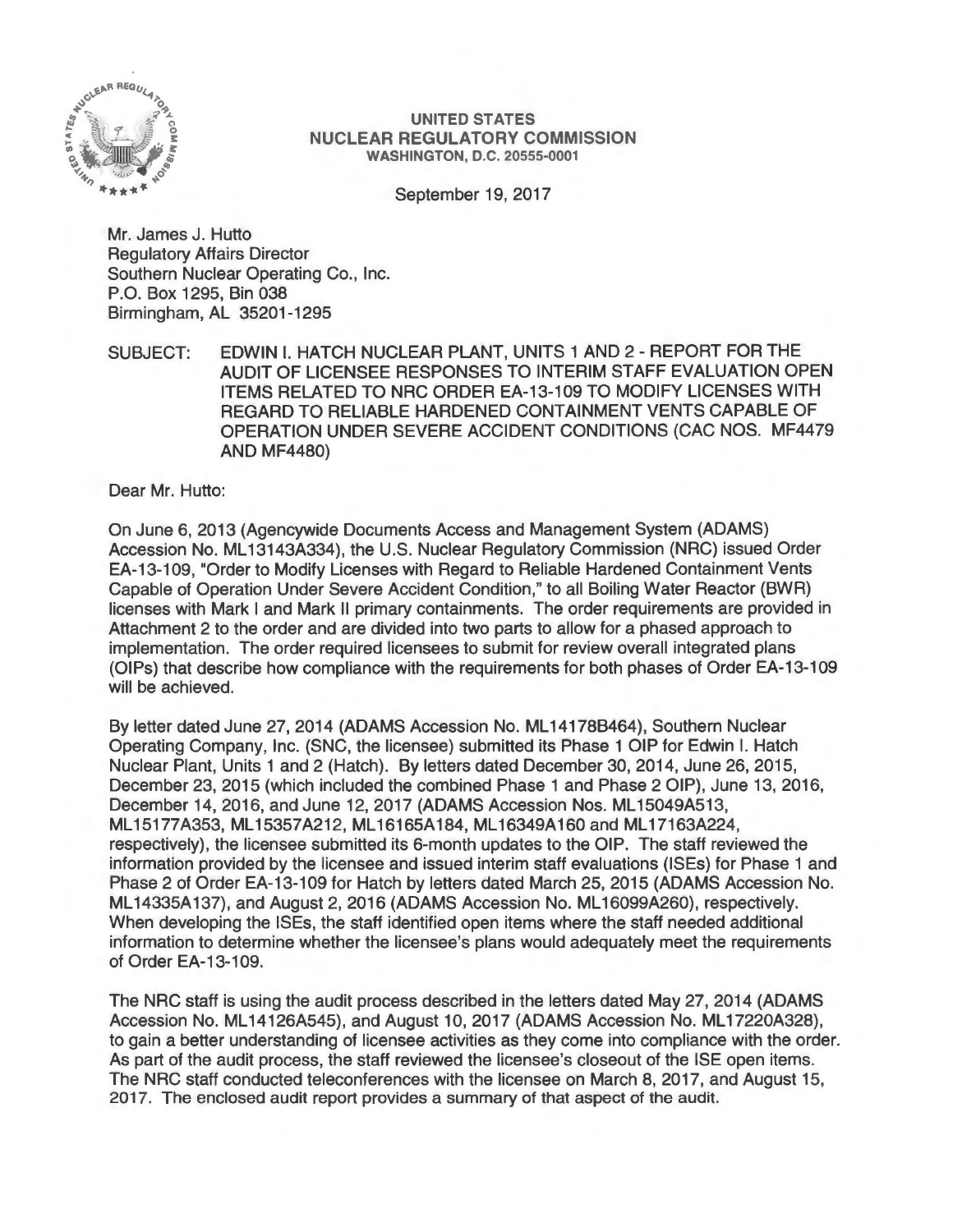If you have any questions, please contact me at 301-415-1025 or by e-mail at Rajender.Auluck@nrc.gov.

Sincerely,

Rauluch

Rajender Auluck, Senior Project Manager Containment and Balance of Plant Branch Japan Lessons-Learned Division Office of Nuclear Reactor Regulation

 $\ddot{\phantom{0}}$ 

Docket Nos.: 50-321 and 50-366

Enclosure: Audit report

cc w/encl: Distribution via Listserv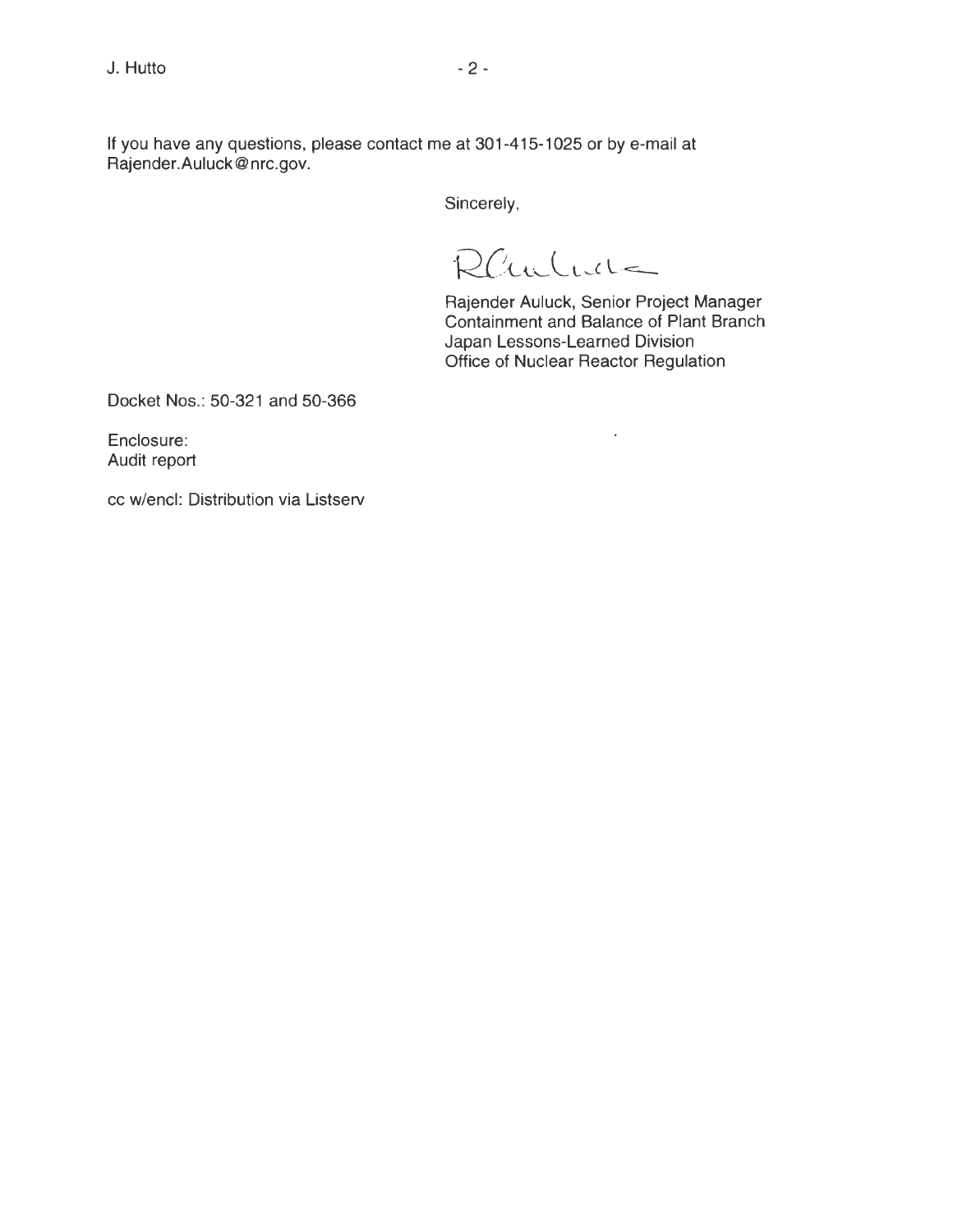

#### **UNITED STATES NUCLEAR REGULATORY COMMISSION**  WASHINGTON, D.C. 20555-0001

## AUDIT REPORT BY THE OFFICE OF NUCLEAR REACTOR REGULATION

## AUDIT OF LICENSEE RESPONSES TO INTERIM STAFF EVALUATION OPEN ITEMS

## RELATED TO ORDER EA-13-109 MODIFYING LICENSES

## WITH REGARD TO RELIABLE HARDENED CONTAINMENT VENTS CAPABLE OF

## OPERATION UNDER SEVERE ACCIDENT CONDITIONS

## SOUTHERN NUCLEAR COMPANY, INC.

## EDWIN I. HATCH NUCLEAR PLANT. UNITS 1 AND 2

## DOCKET NOS. 50-321 AND 50-326

## BACKGROUND

On June 6, 2013 (Agencywide Documents Access and Management System (ADAMS) Accession No. ML 13143A334), the U.S. Nuclear Regulatory Commission (NRG) issued Order EA-13-109, "Order to Modify Licenses with Regard to Reliable Hardened Containment Vents Capable of Operation Under Severe Accident Condition," to all Boiling Water Reactor (BWR) licenses with Mark I and Mark II primary containments. The order requirements are divided into two parts to allow for a phased approach to implementation.

Phase 1 of Order EA-13-109 requires license holders of BWRs with Mark I and Mark 11 primary containments to design and install a Hardened Containment Vent System (HCVS), using a vent path from the containment wetwell to remove decay heat, vent the containment atmosphere (including steam, hydrogen, carbon monoxide, non-condensable gases, aerosols, and fission products), and control containment pressure within acceptable limits. The HCVS shall be designed for those accident conditions (before and after core damage) for which containment venting is relied upon to reduce the probability of containment failure, including accident sequences that result in the loss of active containment heat removal capability or extended loss of alternating current power. The order required all applicable licensees, by June 30, 2014, to submit to the Commission for review an overall integrated plan (OIP) that describes how compliance with the Phase 1 requirements described in Order EA-13-109 Attachment 2 will be achieved.

Phase 2 of Order EA-13-109 requires license holders of BWRs with Mark I and Mark II primary containments to design and install a system that provides venting capability from the containment drywell under severe accident conditions, or, alternatively, to develop and implement a reliable containment venting strategy that makes it unlikely that a licensee would need to vent from the containment drywell during severe accident conditions. The order required all applicable licensees, by December 31 , 2015, to submit to the Commission for review an OIP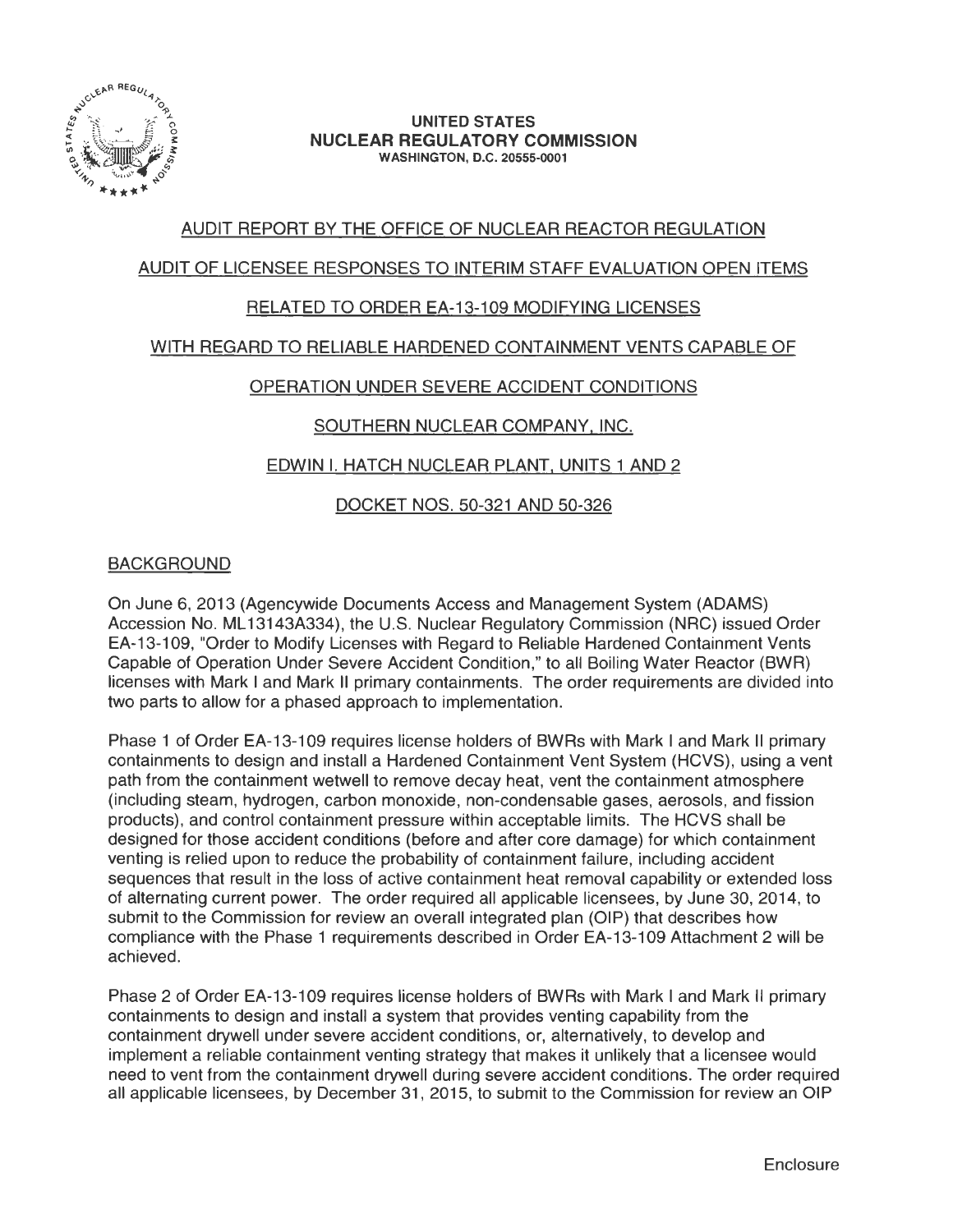that describes how compliance with the Phase 2 requirements described in Order EA-13-109 Attachment 2 will be achieved.

By letter dated June 27, 2014 (ADAMS Accession No. ML 14178B464), Southern Nuclear Operating Company, Inc. (SNC, the licensee) submitted its Phase 1 OIP for Edwin I. Hatch Nuclear Plant, Units 1 and 2 (Hatch, HNP), in response to Order EA-13-109. By letters dated December 30, 2014, June 26, 2015, December 23, 2015 (which included the combined Phase 1 and Phase 2 OIP), June 13, 2016, December 14, 2016 and June 12, 2017 (ADAMS Accession Nos. ML 15049A513, ML 15177A353, ML 15357A212, ML 16165A184, ML 16349A160 and ML17163A224, respectively), the licensee submitted its 6-month updates to the OIP, as required by the order.

The staff reviewed the information provided by the licensee and issued interim staff evaluations (ISEs) for Phase 1 and Phase 2 for Hatch by letters dated March 25, 2015 (ADAMS Accession No. ML 14335A 137), and August 2, 2016 (ADAMS Accession No. ML 16099A260), respectively. When developing the ISEs, the staff identified open items where the staff needed additional information to determine whether the licensee's plans would adequately meet the requirements of Order EA-13-109.

The NRG staff is using the audit process in accordance with the letters dated May 27, 2014, (ADAMS Accession No. ML 14126A545), and August 10, 2017 (ADAMS Accession No. ML17220A328), to gain a better understanding of licensee activities as they come into compliance with the order. The staff reviews submitted information, licensee documents (via ePortals), and preliminary Overall Program Documents (OPDs)/OIPs, while identifying areas where additional information is needed. As part of this process, the staff reviewed the licensee closeout of the ISE open items.

#### AUDIT SUMMARY

As part of the audit, the NRG staff conducted teleconferences with the licensee on March 8, 2017, and August 15, 2017. The purpose of the audit teleconferences was to continue the audit review and provide the NRG staff the opportunity to engage with the licensee regarding the closure of open items from the ISEs. As part of the preparation for these audit calls, the staff reviewed the information and/or references noted in the OIP updates to ensure that closure of ISE open items and the HCVS design are consistent with the guidance provided in NEI 13-02, Rev. 1 and related documents (e.g. white papers (WPs) and frequently asked questions (FAQs)) that were developed and reviewed as part of overall guidance development. The NRG staff audit members are listed in Table 1. Table 2 is a list of documents reviewed by the staff. Table 3 provides the status of the ISE open item closeout for Hatch. The open items are taken from the Phase 1 and Phase 2 ISEs that were issued on March 25, 2015 (ADAMS Accession No. ML14335A137), and August 2, 2016 (ADAMS Accession No. ML16099A260), respectively.

#### FOLLOW UP ACTIVITY

The staff continues to audit the licensee's information as it becomes available. The staff will issue further audit reports for Hatch, as appropriate.

Following the licensee's declarations of order compliance, the licensee will provide a final integrated plan (FIP) that describes how the order requirements are met. The NRG staff will evaluate the FIPs, the resulting site-specific OPDs, as appropriate, and other licensee documents, prior to making a safety determination regarding order compliance.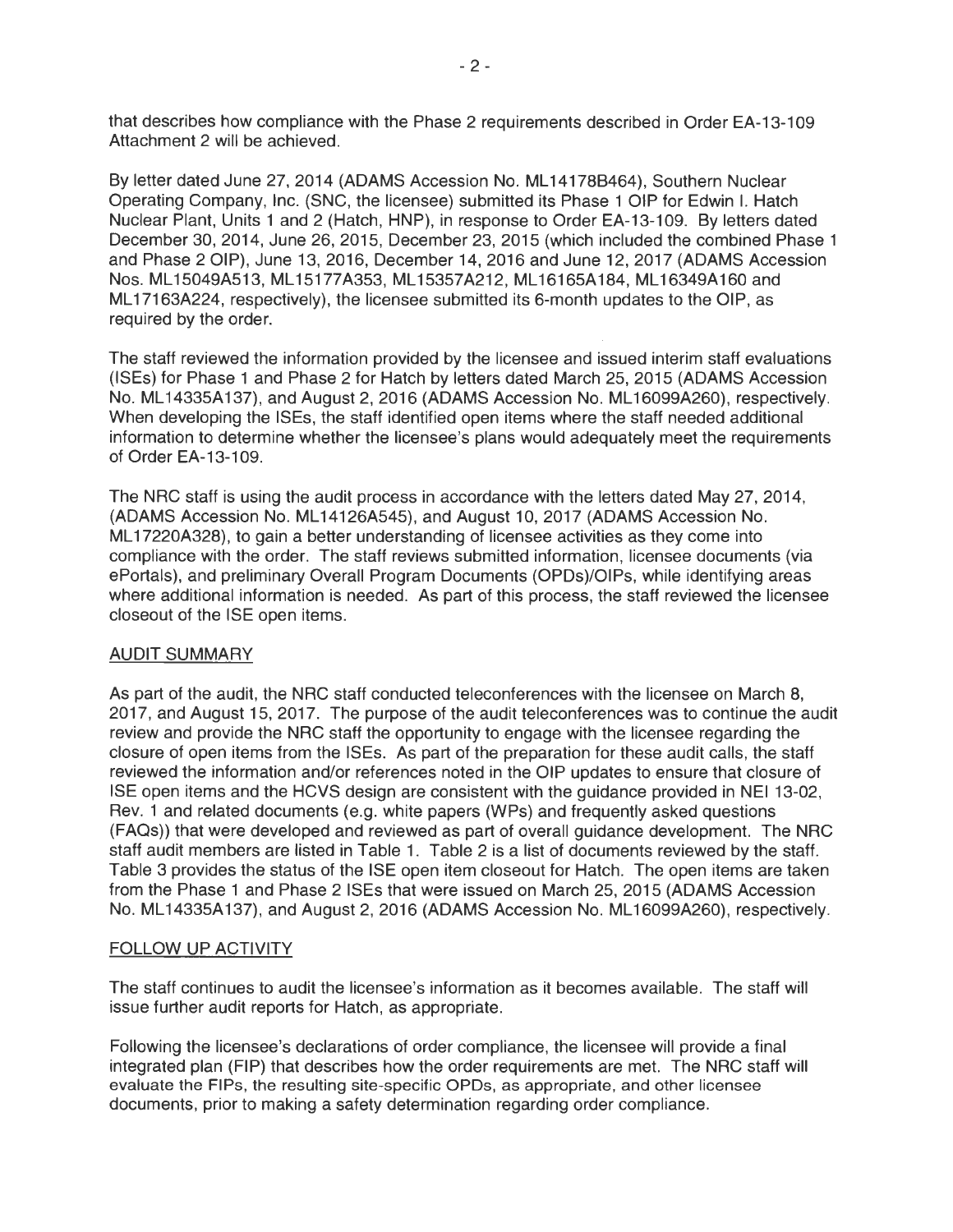#### **CONCLUSION**

This audit report documents the staff's understanding of the licensee's closeout of the ISE open items, based on the documents discussed above. The staff notes that several of these documents are still preliminary, and all documents are subject to change in accordance with the licensee's design process. In summary, the staff has no further questions on how the licensee has addressed the ISE open items, based on the preliminary information. The status of the NRC staff 's review of these open items may change if the licensee changes its plans as part of final implementation. Changes in the NRC staff review will be communicated in the ongoing audit process.

## Attachments:

- 1. Table 1 NRC Staff Audit and Teleconference Participants
- 2. Table 2 Audit Documents Reviewed
- 3. Table 3 ISE Open Item Status Table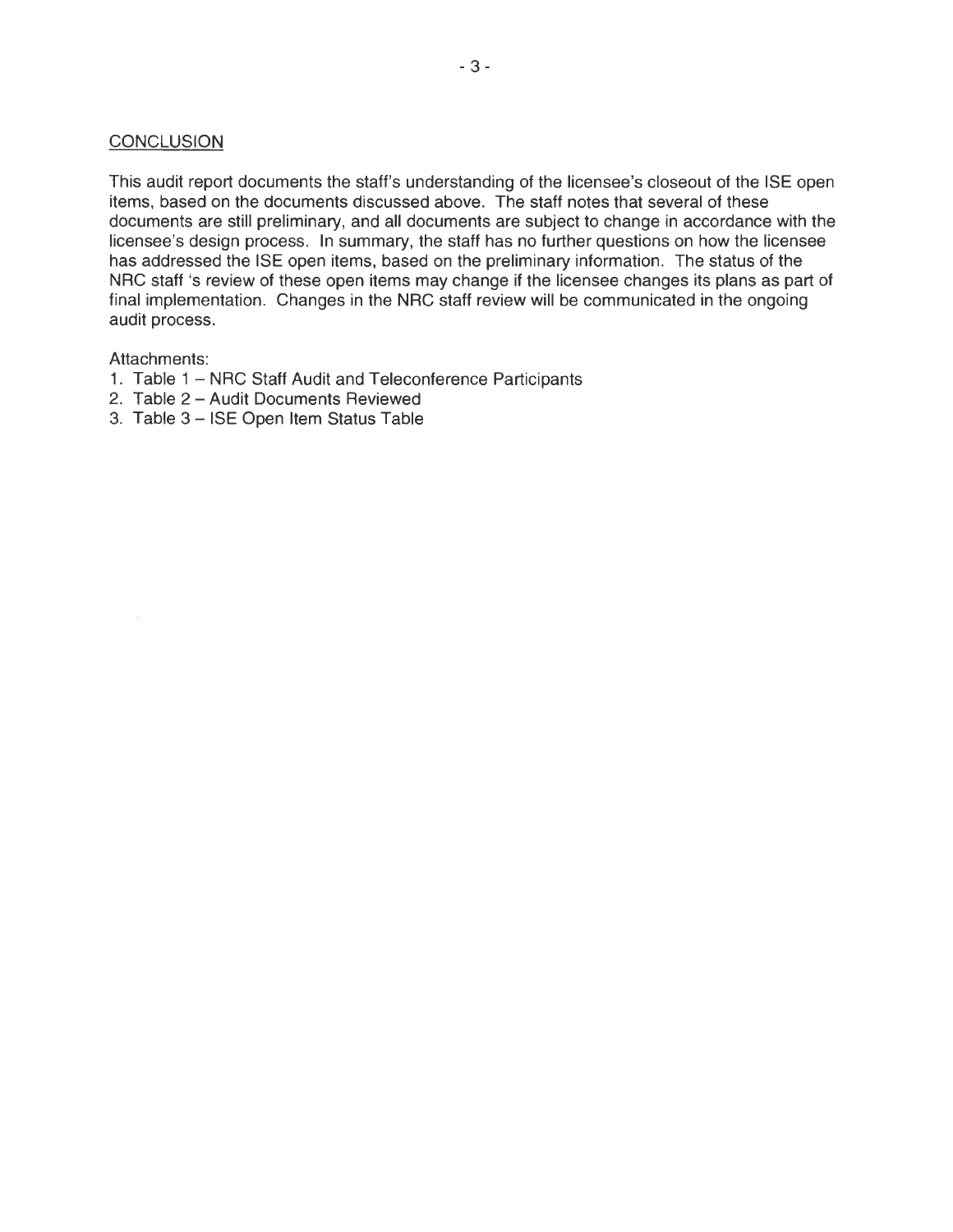| <b>Title</b>                          | <b>Team Member</b>     | <b>Organization</b> |
|---------------------------------------|------------------------|---------------------|
| <b>Team Lead/Project Manager</b>      | <b>Rajender Auluck</b> | NRR/JLD             |
| Project Manager Support/Technical     |                        |                     |
| Support - Containment / Ventilation   | <b>Brian Lee</b>       | NRR/JLD             |
| Technical Support - Containment /     |                        |                     |
| Ventilation                           | <b>Bruce Heida</b>     | NRR/JLD             |
| <b>Technical Support - Electrical</b> | <b>Kerby Scales</b>    | NRR/JLD             |
| Technical Support - Balance of Plant  | Kevin Roche            | NRR/JLD             |
| Technical Support - I&C               | <b>Steve Wyman</b>     | NRR/JLD             |
| <b>Technical Support - Dose</b>       | John Parillo           | NRR/DRA             |

# **Table 1 - NRC Staff Audit and Teleconference Participants**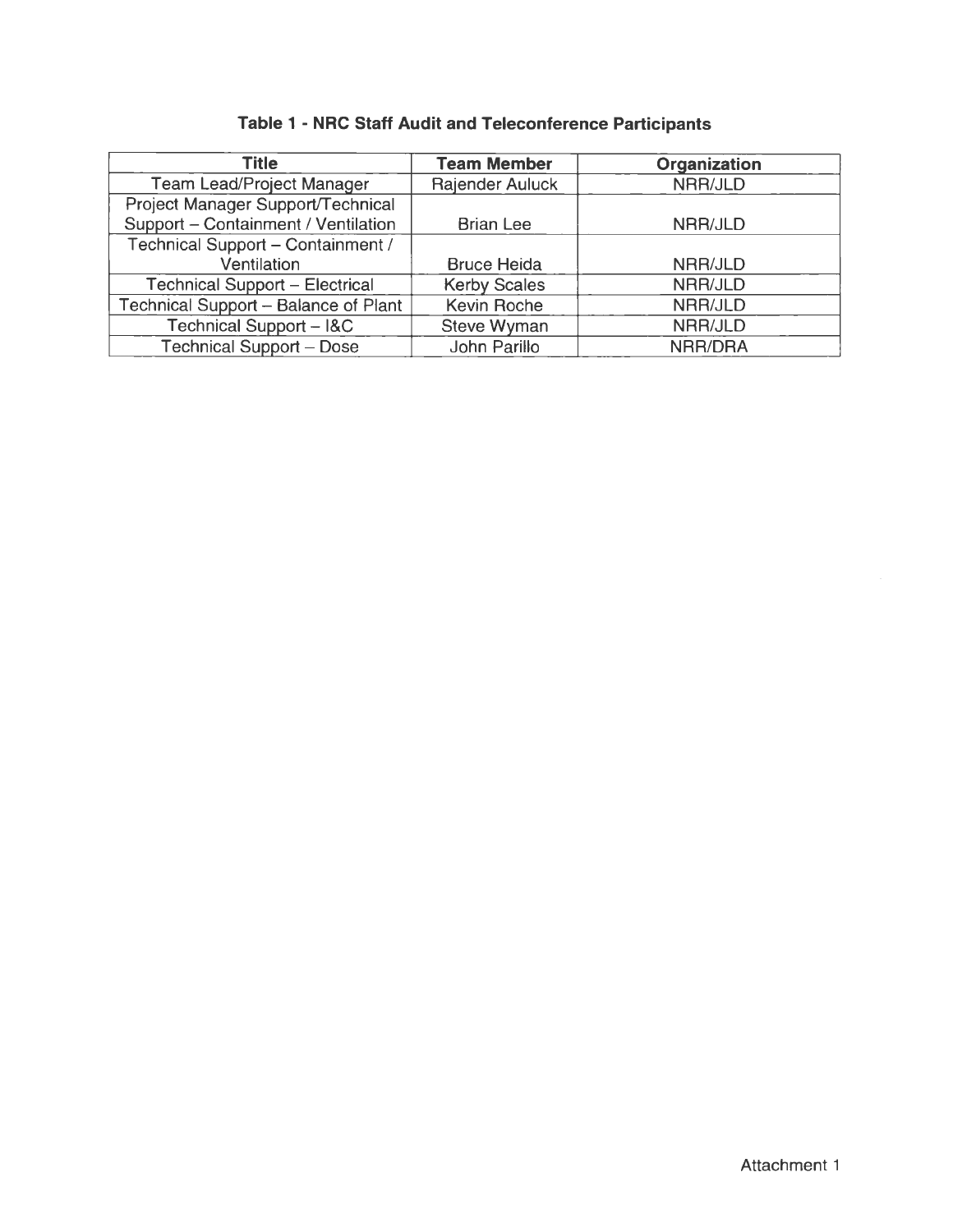## **Table 2 - Audit Documents Reviewed**

Calculation SMNH-13-013, "Sizing of Accumlator Tanks for Reliable Hardened Containment Vent System"

Calculation SMNH-13-019, "Sizing of Nitrogen Bottles for Reliable Hardened Containment Venting System"

FSAR, Section 8.4, "Stanby AC Power Supply"

NEDC-32749P, "Entended Power Uprate Safety Analysis Report for Edwin I. Hatch Units 1 and  $2"$ 

GE MDE-03-0186, "Safe Shutdown Appendix R Analysis for Edwin I. Hatch Nuclear Power Station Units 1 and 2"

Calculation SENH-13-005, "Load Data for Sizing the Inverters for FLEX and HCVS"

Calculation SENH-16-003, "Battery Sizing, Voltage Drop, Cable Sizing, and Short Circuit Evaluation for 250V Dedicated Battery System"

Calculation A-47402, "FLEX DG Sizing"

Calculation DOEJ-HDSNC598056-M001 , "Identification of Boundary and Control Valves Required to Prevent Hydrogen Migration for the Unit 2 Hardened Containment Vent System (HCVS)"

Calculation DOEJ-HDSNC598056-M003, "Hardened Containment Vent System (HCVS) Control of Flammable Gases"

Calculation SMNH-13-023, "Hydrogen Crossflow in Mixing Chamber"

Procedure NMP-OS-019-013, "Beyond Design Basis Equipment Unavailablilty Tracking"

Procedure OS-019-013-GL02, "Hatch BOB Equipment Unavailablitly Tracking Guideline"

BWROG-TP-008, "Severe Accident Water Addition Timing"

BWROG-TP-011 , "Severe Accident Water Management Supporting Evaluations"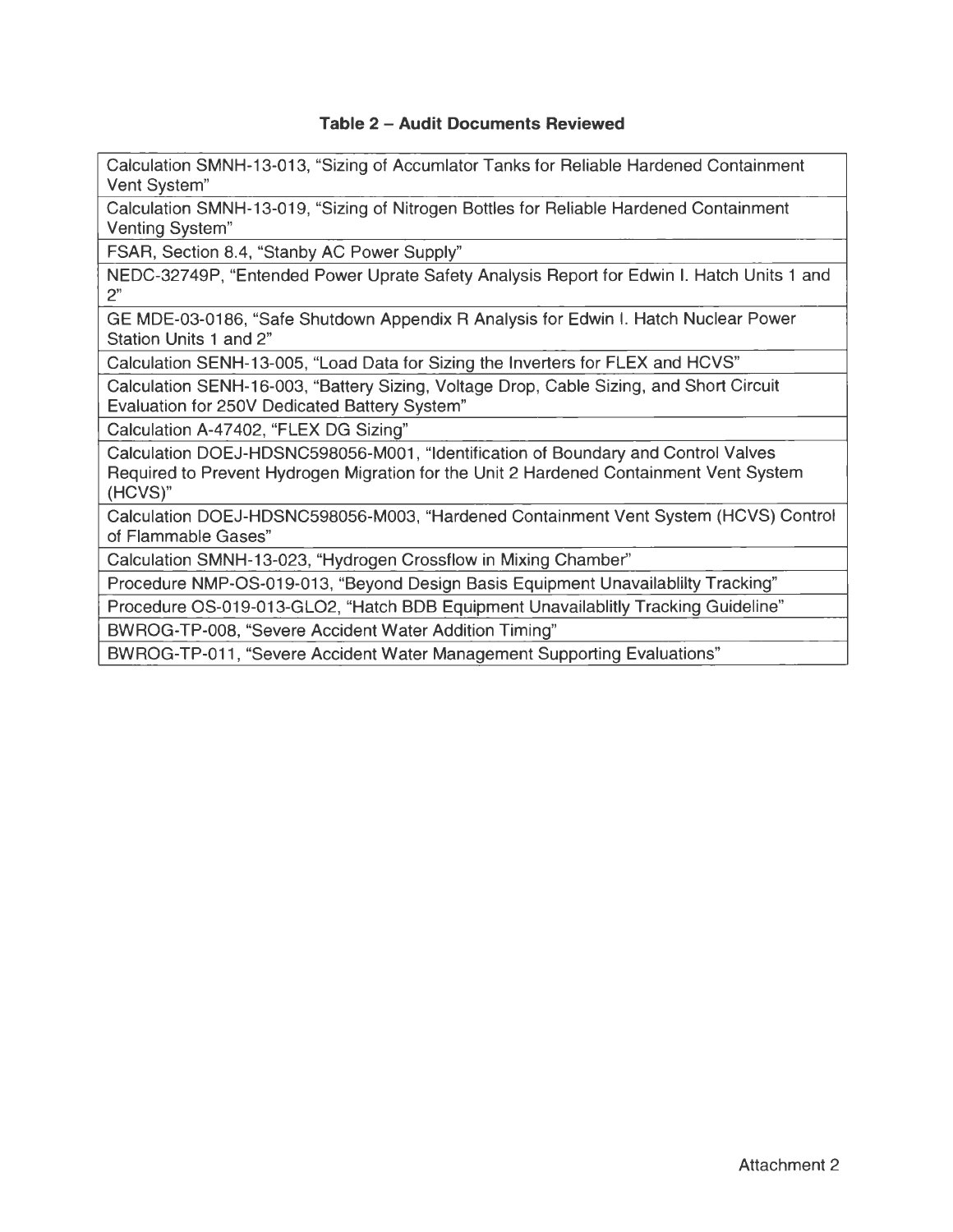## **Hatch Nuclear Station Vent Order Interim Staff Evaluation Open Items:**

# **Table 3 - ISE Open Item Status Table**

| <b>ISE Open Item Number</b><br><b>Requested Action</b>                                                                                                                                                                 | <b>Licensee Response - Information</b><br>provided in 6-month updates and on<br>the ePortal                                                                                                                                                                                                                                                                                                                              | <b>NRC Staff Close-out notes</b>                                                                                                                                                                                                                                                                                                                                                                                                                                                                                | <b>SE status</b><br><b>Closed; Pending; Open</b><br>(need info from licensee)                                                                                             |
|------------------------------------------------------------------------------------------------------------------------------------------------------------------------------------------------------------------------|--------------------------------------------------------------------------------------------------------------------------------------------------------------------------------------------------------------------------------------------------------------------------------------------------------------------------------------------------------------------------------------------------------------------------|-----------------------------------------------------------------------------------------------------------------------------------------------------------------------------------------------------------------------------------------------------------------------------------------------------------------------------------------------------------------------------------------------------------------------------------------------------------------------------------------------------------------|---------------------------------------------------------------------------------------------------------------------------------------------------------------------------|
| Phase 1 ISE OI 1<br>Make available for NRC staff<br>audit the location of the<br>ROS's.<br>Phase 1 ISE OI 2<br>Make available for NRC staff<br>audit the location of the<br>dedicated HCVS battery<br>transfer switch. | Included on page 16 of 66 in the Phase 1<br>and Phase 2 OIP:<br>"The final location of the ROS [Remote<br>Operating Station] is the 147' elevation of<br>the Control Building, one floor below the<br>elevation of the MCR [main control<br>room]."<br>Included on page 13 of 66 in the Phase 1<br>and Phase 2 OIP:<br>"Access to the transfer switch is located<br>on the ground elevation of the Control<br>Building." | The NRC staff reviewed the<br>information provided in the 6-<br>month updates.<br>The ROS is in a location that is<br>readily accessible and appears to<br>support operation of the HCVS.<br>No follow-up questions.<br>The NRC staff reviewed the<br>information provided in the 6-<br>month updates.<br>The battery transfer switch is<br>located on the ground elevation of<br>the Control Building and is readily<br>accessible and appears to support<br>operation of the HCVS.<br>No follow-up questions. | Closed<br>[Staff evaluation to be<br>included in safety evaluation<br>(SE) Section 3.1.2.4]<br>Closed<br>[Staff evaluation to be<br>included in SE Section<br>$3.1.2.6$ ] |
| Phase 1 ISE OI 3<br>Make available for NRC staff<br>audit documentation of the<br>HCVS nitrogen pneumatic<br>system design including<br>sizing and location.                                                           | Included on page 13 of 66 in the Phase 1<br>and Phase 2 OIP:<br>"Nitrogen bottles will be located in the<br>Control Building."                                                                                                                                                                                                                                                                                           | The NRC staff reviewed the<br>information provided in the six-<br>month updates and on the ePortal.<br>First 24-hour operation is from<br>installed air accumulator tanks.<br>After 24-hours pneumatic motive                                                                                                                                                                                                                                                                                                   | Closed<br>[Staff evaluation to be<br>included in SE Section<br>$3.1.2.6$ ]                                                                                                |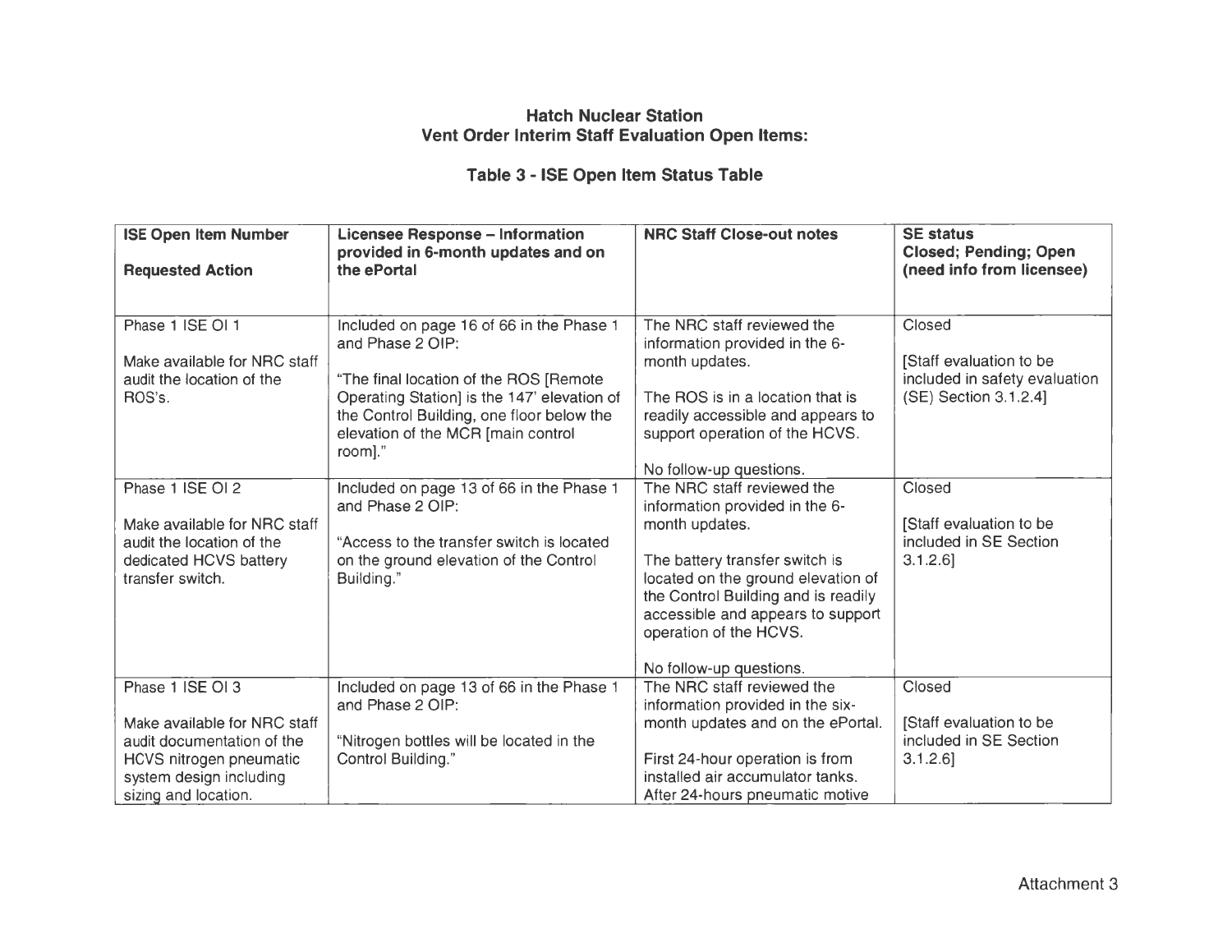|                              | Calculations for the accumulator tank and   | force can be provided by nitrogen       |                         |
|------------------------------|---------------------------------------------|-----------------------------------------|-------------------------|
|                              | nitrogen bottle sizing are included in      | tanks.                                  |                         |
|                              | SMNH-13-013 and SMNH-13-019.                |                                         |                         |
|                              |                                             | Calculation SMNH-13-013                 |                         |
|                              |                                             | estimated the compressed gas            |                         |
|                              |                                             | requirements and sized air              |                         |
|                              |                                             | accumulators for 8 air-operated         |                         |
|                              |                                             | valves (AOVs) associated with the       |                         |
|                              |                                             | HCVS for the first 24 hours. The        |                         |
|                              |                                             | calculation assumed seven valves        |                         |
|                              |                                             | open and remain open with air           |                         |
|                              |                                             | pressure. The 8 <sup>th</sup> valve was |                         |
|                              |                                             | assumed to cycle 12 times.              |                         |
|                              |                                             | System leakage was assumed to           |                         |
|                              |                                             | be 0.4 scfh based on the worst          |                         |
|                              |                                             | case solenoid valve air leakage or      |                         |
|                              |                                             | 9.6 scf over 24 hours. This             |                         |
|                              |                                             | appears to be sufficient to provide     |                         |
|                              |                                             | the required number of valve            |                         |
|                              |                                             | manipulations.                          |                         |
|                              |                                             | Calculation SMNH-13-019                 |                         |
|                              |                                             | determined the nitrogen bottle          |                         |
|                              |                                             | requirements to provide motive          |                         |
|                              |                                             | force back-up for the HCVS AOVs.        |                         |
|                              |                                             | Calculation uses the results of         |                         |
|                              |                                             | calculation SMNH-13-013.                |                         |
|                              |                                             |                                         |                         |
|                              |                                             | No follow-up questions.                 |                         |
| Phase 1 ISE OI 4             | Two portable diesel generators (PDGs)       | The NRC staff reviewed the              | Closed                  |
|                              | will be located on the west side of the     | information on the deployment           |                         |
| Make available for NRC staff | Control Building for Unit 1. One portable   | location of the PDGs provided in        | [Staff evaluation to be |
| audit the deployment         | diesel generator will be located on the     | the 6-month updates.                    | included in SE Section  |
| location of the portable     | south side of the Turbine Building for Unit |                                         | $3.1.2.6$ ]             |
| diesel generators.           | 2 and one DG will be located at the base    | The licensee has three portable         |                         |
|                              | of Main Stack.                              | FLEX DGs (600 Vac, 545                  |                         |
|                              |                                             | kW). Two FLEX DGs that will be          |                         |
|                              |                                             | staged on the west side of the          |                         |
|                              |                                             | Control Building for Unit 1. One        |                         |
|                              |                                             | FLEX DG will be staged on the           |                         |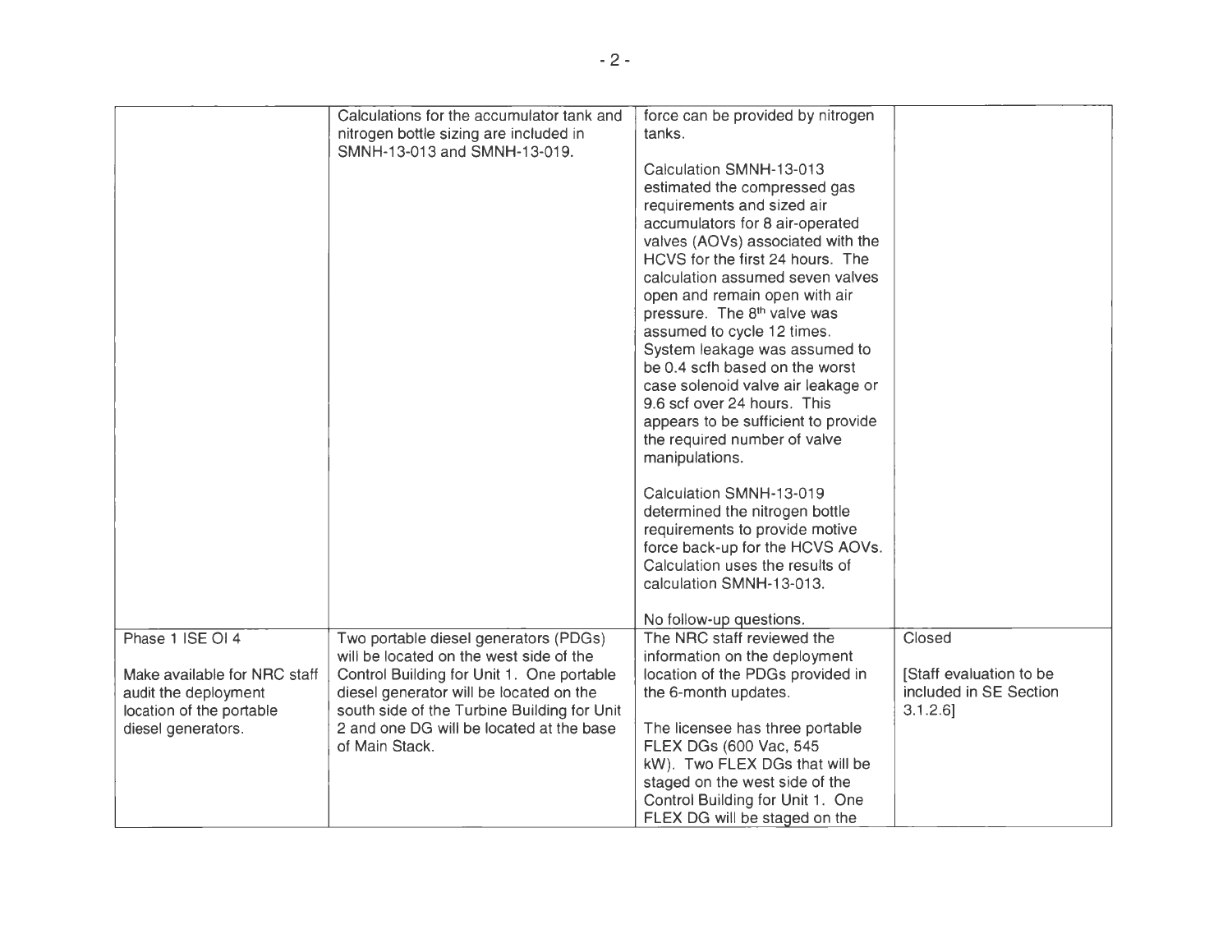|                                                                                                                                                                                                                                       |                                                                                                                                                                                                                                                                                                                                                                                                                                                                                                                                                                                                                                                                                                                                                                                                                                                                                    | south side of the Turbine Building<br>for Unit 2. The licensee also has<br>one portable DG (600 Vac, 85 kW)<br>that will be staged at the base of<br>main stack to repower the stack<br>mixing chamber fans and some of<br>the interconnecting valves.<br>These locations for the deployment<br>of the PDGs are in mild<br>temperature and low dose areas,<br>which support plant personnel<br>accessibility for the operation of<br>the HCVS.<br>No follow-up questions.                                                      |                                                                                           |
|---------------------------------------------------------------------------------------------------------------------------------------------------------------------------------------------------------------------------------------|------------------------------------------------------------------------------------------------------------------------------------------------------------------------------------------------------------------------------------------------------------------------------------------------------------------------------------------------------------------------------------------------------------------------------------------------------------------------------------------------------------------------------------------------------------------------------------------------------------------------------------------------------------------------------------------------------------------------------------------------------------------------------------------------------------------------------------------------------------------------------------|--------------------------------------------------------------------------------------------------------------------------------------------------------------------------------------------------------------------------------------------------------------------------------------------------------------------------------------------------------------------------------------------------------------------------------------------------------------------------------------------------------------------------------|-------------------------------------------------------------------------------------------|
| Phase 1 ISE OI 5<br>Make available for NRC staff<br>audit an evaluation of<br>temperature and radiological<br>conditions to ensure that<br>operating personnel can<br>safely access and operate<br>controls and support<br>equipment. | Included on page 16 of 66 in the Phase 1<br>and Phase 2 OIP<br>"The HCVS design allows initiating and<br>then operating and monitoring the HCVS<br>from the Main Control Room (MCR) or the<br>Remote Operating Station (ROS). The<br>MCR location is protected from adverse<br>natural phenomena and is the normal<br>control point for HCVS operation and<br>Plant Emergency Response actions."<br>The final location of the ROS is the 147'<br>elevation of the Control Building, one floor<br>below the elevation of the MCR.<br>Additional support equipment is located<br>on the 130' elevation (ground elevation) of<br>the Control Building (battery throw-over<br>switch and nitrogen bottle rack).<br>The licensee references site-specific<br>assumption HNP-5 from the OIP, which<br>described the Control Building having<br>substantial structural walls and features | The NRC staff reviewed the<br>information provided in the 6-<br>month updates.<br>The licensee stated that the ROS<br>is located at grade level and is<br>open to the outdoors. The<br>licensee indicated they had<br>procedures and equipment to<br>permit operator use of the ROS<br>during cold weather.<br>Temperatures do not exceed 110<br>degrees farenheit (F°), which is<br>acceptable for long-term personnel<br>habitability. Radiological<br>conditions result in low operator<br>dose.<br>No follow-up questions. | Closed<br>[Staff evaluation to be<br>included in SE Sections<br>$3.1.1.2$ and $3.1.1.3$ ] |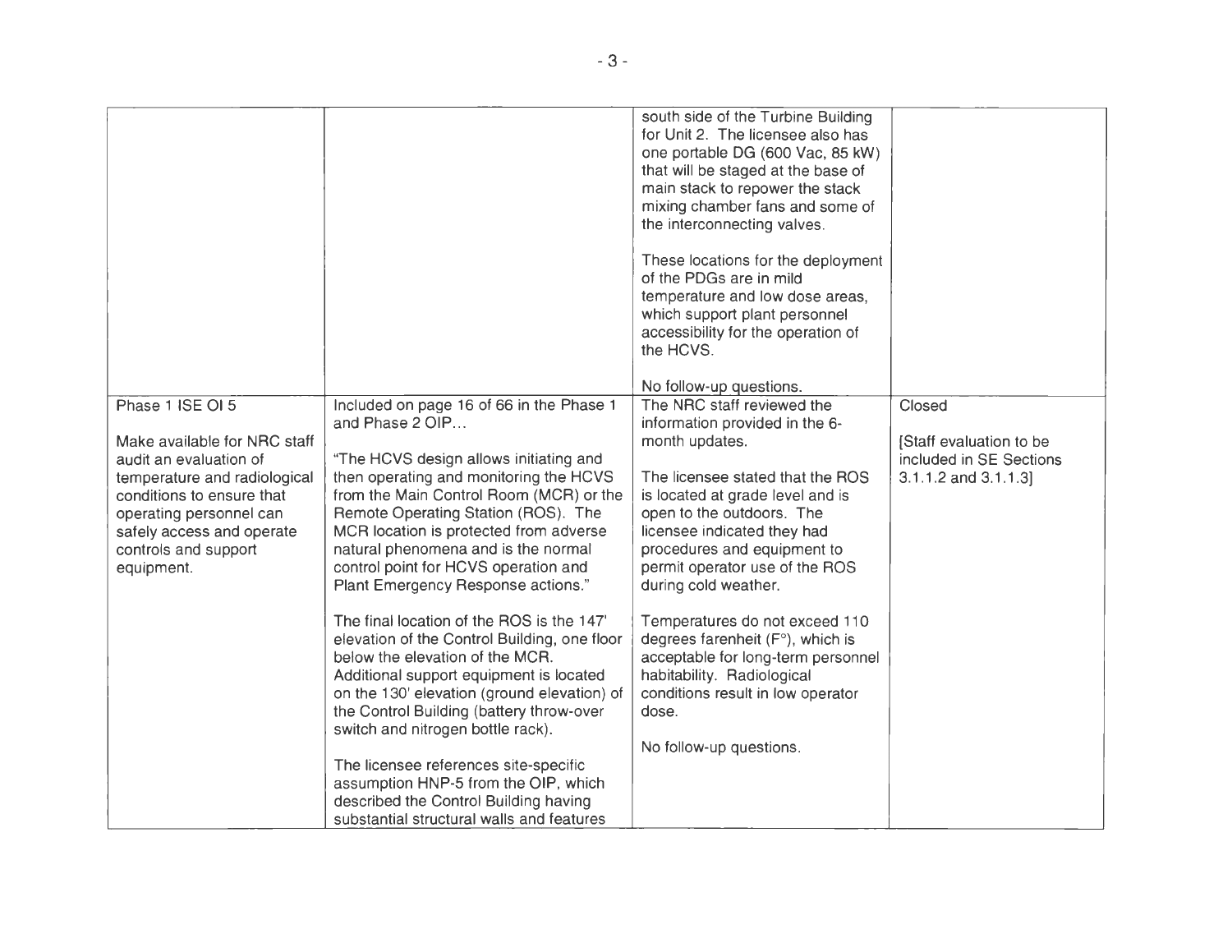|                              | independent of the Reactor Building.              |                                    |                         |
|------------------------------|---------------------------------------------------|------------------------------------|-------------------------|
|                              | Also, the licensee references HCVS-FAQ-           |                                    |                         |
|                              | 08, HCVS-FAQ-04, and GDC19.                       |                                    |                         |
| Phase 1 ISE OI 6             | The suppression pool is capable of                | The NRC staff reviewed the         | Closed                  |
|                              | accepting operation of the reactor core           | information provided in the 6-     |                         |
| Make available for NRC staff | isolation cooling system and safety relief        | month updates and on the ePortal.  | [Staff evaluation to be |
| audit analyses               | valvess without any suppression pool              |                                    | included in SE Section  |
| demonstrating that HCVS      | cooling during the station blackout (SBO)         | In response to staff question      | 3.1.2.1                 |
| has the capacity to vent the | cooling duration. Although not required,          | regarding HCVS capacity, the       |                         |
| steam/energy equivalent of   | suppression pool cooling capability can           | licensee indicated that the        |                         |
| one percent of               | be initiated within 1 hour when the               | evaluation in FLEX NEDC 33771P,    |                         |
| licensed/rated thermal power | alternating current (ac) source becomes           | "GEH Evaluation of FLEX            |                         |
| (unless a lower value is     | available by meeting the diesel loading           | Implementation Guidelines," is a   |                         |
| justified), and that the     | margins. (Reference Section 8.4 of the            | FLEX OIP reference. This           |                         |
| suppression pool and the     | Final Safety Analysis report)                     | document was reviewed during the   |                         |
| HCVS together are able to    |                                                   | FLEX audits. This document         |                         |
| absorb and reject decay      | The current containment and Reactor               | determined that a 12-inch vent     |                         |
| heat, such that following a  | Pressure Vessel thermal hydraulic                 | provided adequate venting. Per     |                         |
| reactor shutdown from full   | analysis for SBO took credit for analysis         | OIP page 15 "The size of the       |                         |
| power containment pressure   | performed for 10 CFR 50 <sup>1</sup> , Appendix R | wetwell portion of the HCVS is ≥18 |                         |
| is restored and then         | (fire protection). As part of the extended        | inches in diameter which provides  |                         |
| maintained below the         | power uprate, the SBO scenario was                | adequate capacity to meet or       |                         |
| primary containment design   | reanalyzed assuming that suppression              | exceed the Order criteria." The    |                         |
| pressure and the primary     | pool cooling was initiated in 1 hour when         | stack mixing chamber and stack     |                         |
| containment pressure limit.  | the alternate ac is assumed available.            | pipe is ≥18 inches, thus based on  |                         |
|                              | The peak pool temperature is 167 °F.              | the NEDC assessment of a 12-       |                         |
|                              | Even if SPC is not initiated until 4 hours.       | inch vent, the HNP vent (≥18       |                         |
|                              | the resulting peak pool temperature of            | inches) is adequate                |                         |
|                              | 194 °F is acceptable for containment and          |                                    |                         |
|                              | ECCS pump operation. (Reference                   | No follow-up questions.            |                         |
|                              | NEDC- 32749P, "Extended Power Uprate              |                                    |                         |
|                              | Safety Analysis Report for Edwin I. Hatch         |                                    |                         |
|                              | Units 1 and 2", July 1997 and GE MDE-             |                                    |                         |
|                              | 03-0186 "Safe Shutdown Appendix R                 |                                    |                         |
|                              | Analysis for Edwin I. Hatch Nuclear               |                                    |                         |
|                              | Power Station Units 1 and 2")                     |                                    |                         |
|                              |                                                   |                                    |                         |

<sup>&</sup>lt;sup>1</sup> Title 10 of the Code of Federal Regulations, Part 50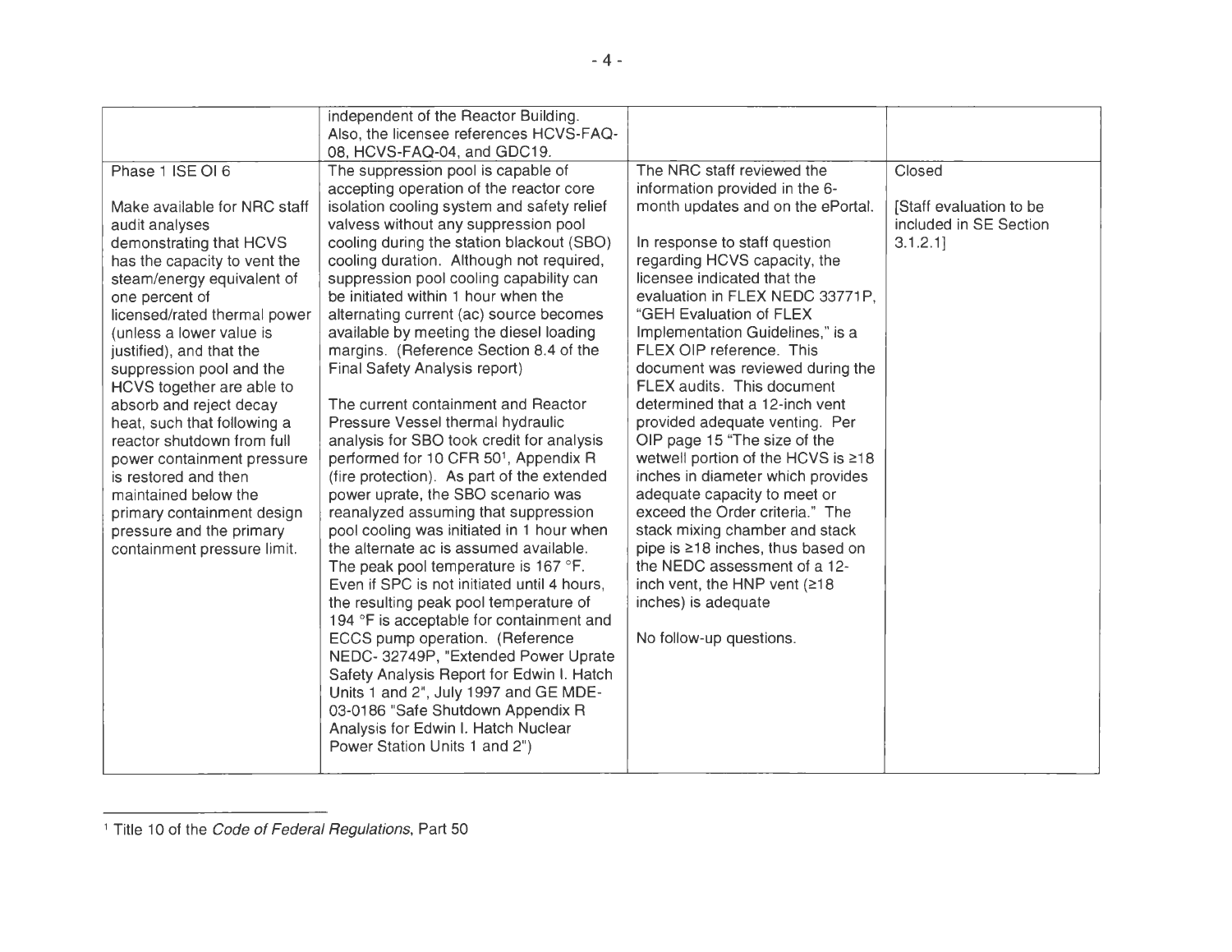| Unit 1 and Unit 2.                         |                                                                                                                                                                                                                                                                                                                                                                                                                                                                                                                                                                                                                                                                                                                                                                                                                                                                                                                                                                                                                                                                                                                                            |                                                                                                                                                                                                                                                                                                                       |
|--------------------------------------------|--------------------------------------------------------------------------------------------------------------------------------------------------------------------------------------------------------------------------------------------------------------------------------------------------------------------------------------------------------------------------------------------------------------------------------------------------------------------------------------------------------------------------------------------------------------------------------------------------------------------------------------------------------------------------------------------------------------------------------------------------------------------------------------------------------------------------------------------------------------------------------------------------------------------------------------------------------------------------------------------------------------------------------------------------------------------------------------------------------------------------------------------|-----------------------------------------------------------------------------------------------------------------------------------------------------------------------------------------------------------------------------------------------------------------------------------------------------------------------|
| The original design for the Generic Letter | The NRC staff reviewed the                                                                                                                                                                                                                                                                                                                                                                                                                                                                                                                                                                                                                                                                                                                                                                                                                                                                                                                                                                                                                                                                                                                 | Closed                                                                                                                                                                                                                                                                                                                |
| (GL) 89-16 vent line was 345 °F, so        | information provided in the 6-                                                                                                                                                                                                                                                                                                                                                                                                                                                                                                                                                                                                                                                                                                                                                                                                                                                                                                                                                                                                                                                                                                             |                                                                                                                                                                                                                                                                                                                       |
| engineering judgement was used for         | month updates.                                                                                                                                                                                                                                                                                                                                                                                                                                                                                                                                                                                                                                                                                                                                                                                                                                                                                                                                                                                                                                                                                                                             | [Staff evaluation to be                                                                                                                                                                                                                                                                                               |
|                                            |                                                                                                                                                                                                                                                                                                                                                                                                                                                                                                                                                                                                                                                                                                                                                                                                                                                                                                                                                                                                                                                                                                                                            | included in SE Section                                                                                                                                                                                                                                                                                                |
|                                            |                                                                                                                                                                                                                                                                                                                                                                                                                                                                                                                                                                                                                                                                                                                                                                                                                                                                                                                                                                                                                                                                                                                                            | $3.1.1.4$ ]                                                                                                                                                                                                                                                                                                           |
|                                            |                                                                                                                                                                                                                                                                                                                                                                                                                                                                                                                                                                                                                                                                                                                                                                                                                                                                                                                                                                                                                                                                                                                                            |                                                                                                                                                                                                                                                                                                                       |
|                                            |                                                                                                                                                                                                                                                                                                                                                                                                                                                                                                                                                                                                                                                                                                                                                                                                                                                                                                                                                                                                                                                                                                                                            |                                                                                                                                                                                                                                                                                                                       |
|                                            |                                                                                                                                                                                                                                                                                                                                                                                                                                                                                                                                                                                                                                                                                                                                                                                                                                                                                                                                                                                                                                                                                                                                            |                                                                                                                                                                                                                                                                                                                       |
|                                            |                                                                                                                                                                                                                                                                                                                                                                                                                                                                                                                                                                                                                                                                                                                                                                                                                                                                                                                                                                                                                                                                                                                                            |                                                                                                                                                                                                                                                                                                                       |
|                                            |                                                                                                                                                                                                                                                                                                                                                                                                                                                                                                                                                                                                                                                                                                                                                                                                                                                                                                                                                                                                                                                                                                                                            |                                                                                                                                                                                                                                                                                                                       |
|                                            |                                                                                                                                                                                                                                                                                                                                                                                                                                                                                                                                                                                                                                                                                                                                                                                                                                                                                                                                                                                                                                                                                                                                            |                                                                                                                                                                                                                                                                                                                       |
|                                            |                                                                                                                                                                                                                                                                                                                                                                                                                                                                                                                                                                                                                                                                                                                                                                                                                                                                                                                                                                                                                                                                                                                                            |                                                                                                                                                                                                                                                                                                                       |
|                                            |                                                                                                                                                                                                                                                                                                                                                                                                                                                                                                                                                                                                                                                                                                                                                                                                                                                                                                                                                                                                                                                                                                                                            |                                                                                                                                                                                                                                                                                                                       |
|                                            |                                                                                                                                                                                                                                                                                                                                                                                                                                                                                                                                                                                                                                                                                                                                                                                                                                                                                                                                                                                                                                                                                                                                            |                                                                                                                                                                                                                                                                                                                       |
|                                            |                                                                                                                                                                                                                                                                                                                                                                                                                                                                                                                                                                                                                                                                                                                                                                                                                                                                                                                                                                                                                                                                                                                                            |                                                                                                                                                                                                                                                                                                                       |
|                                            |                                                                                                                                                                                                                                                                                                                                                                                                                                                                                                                                                                                                                                                                                                                                                                                                                                                                                                                                                                                                                                                                                                                                            |                                                                                                                                                                                                                                                                                                                       |
|                                            |                                                                                                                                                                                                                                                                                                                                                                                                                                                                                                                                                                                                                                                                                                                                                                                                                                                                                                                                                                                                                                                                                                                                            |                                                                                                                                                                                                                                                                                                                       |
|                                            |                                                                                                                                                                                                                                                                                                                                                                                                                                                                                                                                                                                                                                                                                                                                                                                                                                                                                                                                                                                                                                                                                                                                            |                                                                                                                                                                                                                                                                                                                       |
|                                            |                                                                                                                                                                                                                                                                                                                                                                                                                                                                                                                                                                                                                                                                                                                                                                                                                                                                                                                                                                                                                                                                                                                                            |                                                                                                                                                                                                                                                                                                                       |
| monitor is an "off the shelf" monitor      |                                                                                                                                                                                                                                                                                                                                                                                                                                                                                                                                                                                                                                                                                                                                                                                                                                                                                                                                                                                                                                                                                                                                            |                                                                                                                                                                                                                                                                                                                       |
|                                            |                                                                                                                                                                                                                                                                                                                                                                                                                                                                                                                                                                                                                                                                                                                                                                                                                                                                                                                                                                                                                                                                                                                                            |                                                                                                                                                                                                                                                                                                                       |
| procured with a datasheet specific to      |                                                                                                                                                                                                                                                                                                                                                                                                                                                                                                                                                                                                                                                                                                                                                                                                                                                                                                                                                                                                                                                                                                                                            |                                                                                                                                                                                                                                                                                                                       |
| Hatch for radiation and temperature        |                                                                                                                                                                                                                                                                                                                                                                                                                                                                                                                                                                                                                                                                                                                                                                                                                                                                                                                                                                                                                                                                                                                                            |                                                                                                                                                                                                                                                                                                                       |
| requirements.                              |                                                                                                                                                                                                                                                                                                                                                                                                                                                                                                                                                                                                                                                                                                                                                                                                                                                                                                                                                                                                                                                                                                                                            |                                                                                                                                                                                                                                                                                                                       |
|                                            |                                                                                                                                                                                                                                                                                                                                                                                                                                                                                                                                                                                                                                                                                                                                                                                                                                                                                                                                                                                                                                                                                                                                            |                                                                                                                                                                                                                                                                                                                       |
| Each item procured with a specification    |                                                                                                                                                                                                                                                                                                                                                                                                                                                                                                                                                                                                                                                                                                                                                                                                                                                                                                                                                                                                                                                                                                                                            |                                                                                                                                                                                                                                                                                                                       |
|                                            |                                                                                                                                                                                                                                                                                                                                                                                                                                                                                                                                                                                                                                                                                                                                                                                                                                                                                                                                                                                                                                                                                                                                            |                                                                                                                                                                                                                                                                                                                       |
|                                            |                                                                                                                                                                                                                                                                                                                                                                                                                                                                                                                                                                                                                                                                                                                                                                                                                                                                                                                                                                                                                                                                                                                                            |                                                                                                                                                                                                                                                                                                                       |
|                                            |                                                                                                                                                                                                                                                                                                                                                                                                                                                                                                                                                                                                                                                                                                                                                                                                                                                                                                                                                                                                                                                                                                                                            |                                                                                                                                                                                                                                                                                                                       |
|                                            |                                                                                                                                                                                                                                                                                                                                                                                                                                                                                                                                                                                                                                                                                                                                                                                                                                                                                                                                                                                                                                                                                                                                            |                                                                                                                                                                                                                                                                                                                       |
|                                            |                                                                                                                                                                                                                                                                                                                                                                                                                                                                                                                                                                                                                                                                                                                                                                                                                                                                                                                                                                                                                                                                                                                                            |                                                                                                                                                                                                                                                                                                                       |
|                                            |                                                                                                                                                                                                                                                                                                                                                                                                                                                                                                                                                                                                                                                                                                                                                                                                                                                                                                                                                                                                                                                                                                                                            |                                                                                                                                                                                                                                                                                                                       |
|                                            |                                                                                                                                                                                                                                                                                                                                                                                                                                                                                                                                                                                                                                                                                                                                                                                                                                                                                                                                                                                                                                                                                                                                            |                                                                                                                                                                                                                                                                                                                       |
|                                            |                                                                                                                                                                                                                                                                                                                                                                                                                                                                                                                                                                                                                                                                                                                                                                                                                                                                                                                                                                                                                                                                                                                                            |                                                                                                                                                                                                                                                                                                                       |
|                                            |                                                                                                                                                                                                                                                                                                                                                                                                                                                                                                                                                                                                                                                                                                                                                                                                                                                                                                                                                                                                                                                                                                                                            |                                                                                                                                                                                                                                                                                                                       |
|                                            |                                                                                                                                                                                                                                                                                                                                                                                                                                                                                                                                                                                                                                                                                                                                                                                                                                                                                                                                                                                                                                                                                                                                            |                                                                                                                                                                                                                                                                                                                       |
|                                            | GE MDE-03-0186 on ePortal. Addresses<br>qualification to 350 °F based on<br>downstream cooling of vent piping.<br>Specification for new equipment and<br>instrumentation included environmental<br>conditions expected from licensee for<br>post-accident design values.<br>New equipment procured to comply with<br>the Order was purchased through new<br>specifications the ROS, batteries, and<br>battery charger. Those specifications<br>contain all the required operating<br>parameters for the equipment for normal<br>operation, design-basis accidents, as well<br>as beyond-design-basis external event<br>(BDBEE) requirements. The radiation<br>without its own specification. It was<br>requires test reports be provided that the<br>test specimens performed in compliance<br>with the specification requirements. The<br>radiation monitor also has multiple test<br>reports which document compliance with<br>required operating conditions/parameter.<br>Other commodities such as conduit,<br>wiring, piping, etc. were procured<br>consistent with the design requirements of<br>the systems and locations they were | The licensee has described an<br>acceptable approach for qualifying<br>the components (valves,<br>instrumentation, sensors,<br>transmitters, indicators,<br>electronics, control devices, and<br>etc.) needed for the operation of<br>the HCVS for ELAP and severe<br>accident conditions.<br>No follow-up questions. |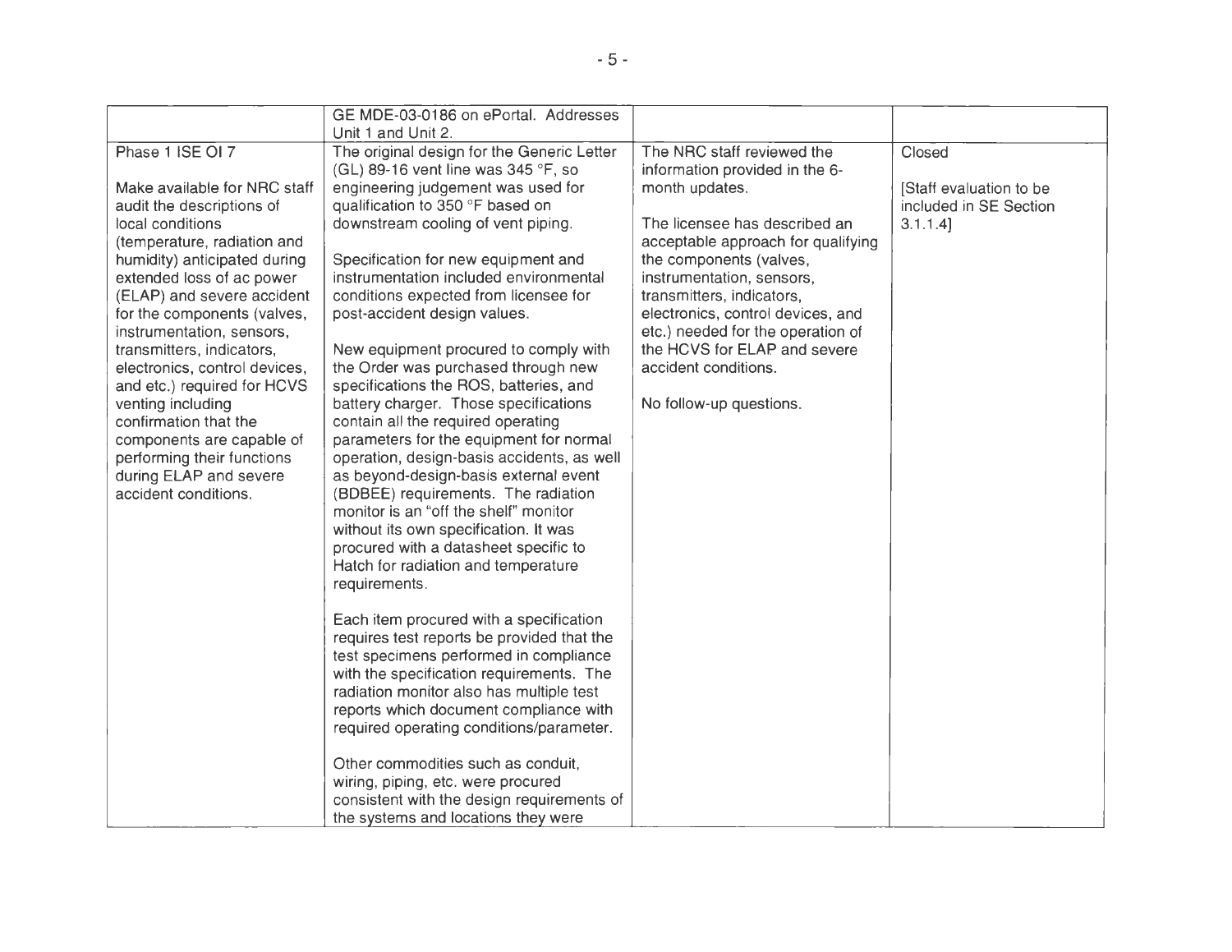|                                                                                              | being installed. For example, items<br>installed in the control building - non-<br>harsh environment with temperature<br>considerations consistent with current<br>SBO temperatures and radiation. These<br>other items like pipe, cable, valves,<br>transmitters were procured AQ as<br>necessary to meet the BDBEE<br>requirements for the location where they<br>are installed. The majority of equipment<br>installed is located outside the reactor |                                                                                                                                                                                                                                                                                                                                                                                                                                                                                                                                                                                                                                                                                                                       |                                                  |
|----------------------------------------------------------------------------------------------|----------------------------------------------------------------------------------------------------------------------------------------------------------------------------------------------------------------------------------------------------------------------------------------------------------------------------------------------------------------------------------------------------------------------------------------------------------|-----------------------------------------------------------------------------------------------------------------------------------------------------------------------------------------------------------------------------------------------------------------------------------------------------------------------------------------------------------------------------------------------------------------------------------------------------------------------------------------------------------------------------------------------------------------------------------------------------------------------------------------------------------------------------------------------------------------------|--------------------------------------------------|
|                                                                                              | building, and therefore does not require                                                                                                                                                                                                                                                                                                                                                                                                                 |                                                                                                                                                                                                                                                                                                                                                                                                                                                                                                                                                                                                                                                                                                                       |                                                  |
|                                                                                              | additional qualification beyond normal<br>operating/accident conditions of the plant.                                                                                                                                                                                                                                                                                                                                                                    |                                                                                                                                                                                                                                                                                                                                                                                                                                                                                                                                                                                                                                                                                                                       |                                                  |
| Phase 1 ISE OI 8                                                                             | The licensee provided:                                                                                                                                                                                                                                                                                                                                                                                                                                   | The NRC staff reviewed the<br>information provided in the 6-                                                                                                                                                                                                                                                                                                                                                                                                                                                                                                                                                                                                                                                          | Closed                                           |
| Make available for NRC staff<br>audit the final sizing                                       | Calculation SENH-13-003.                                                                                                                                                                                                                                                                                                                                                                                                                                 | month updates and on the ePortal.                                                                                                                                                                                                                                                                                                                                                                                                                                                                                                                                                                                                                                                                                     | Staff evaluation to be<br>included in SE Section |
| evaluation for HCVS                                                                          | Modification Calculation SENH-16-003.                                                                                                                                                                                                                                                                                                                                                                                                                    | The NRC staff reviewed licensee<br>calculation SENH-16-003, "Battery                                                                                                                                                                                                                                                                                                                                                                                                                                                                                                                                                                                                                                                  | 3.1.2.6                                          |
| batteries/battery charger<br>including incorporation into<br>FLEX DG loading<br>calculation. | FLEX DG Sizing Calculation A-47402.                                                                                                                                                                                                                                                                                                                                                                                                                      | Sizing, Voltage Drop, Cable Sizing,<br>and Short Circuit Evaluation for<br>250V Dedicated Battery System<br>(Unit 2)," Version 2, which verified<br>the capability of the existing Class<br>1E batteries supplemented with<br>the new Division 1 and 2 batteries<br>to extend the battery capacity to 24<br>hours of operation for HCVS<br>functions. The NRC staff also<br>reviewed the separation and<br>isolation of the new HCVS<br>batteries from the Class 1E<br>batteries. The NRC staff reviewed<br>calculation A-47402, "FLEX<br>Portable System Phase 2 600V<br><b>FLEX Diesel Generation Sizing</b><br>Calculation," Version 1 and the<br>separation and isolation of the<br>FLEX DGs from the EDGs. Based |                                                  |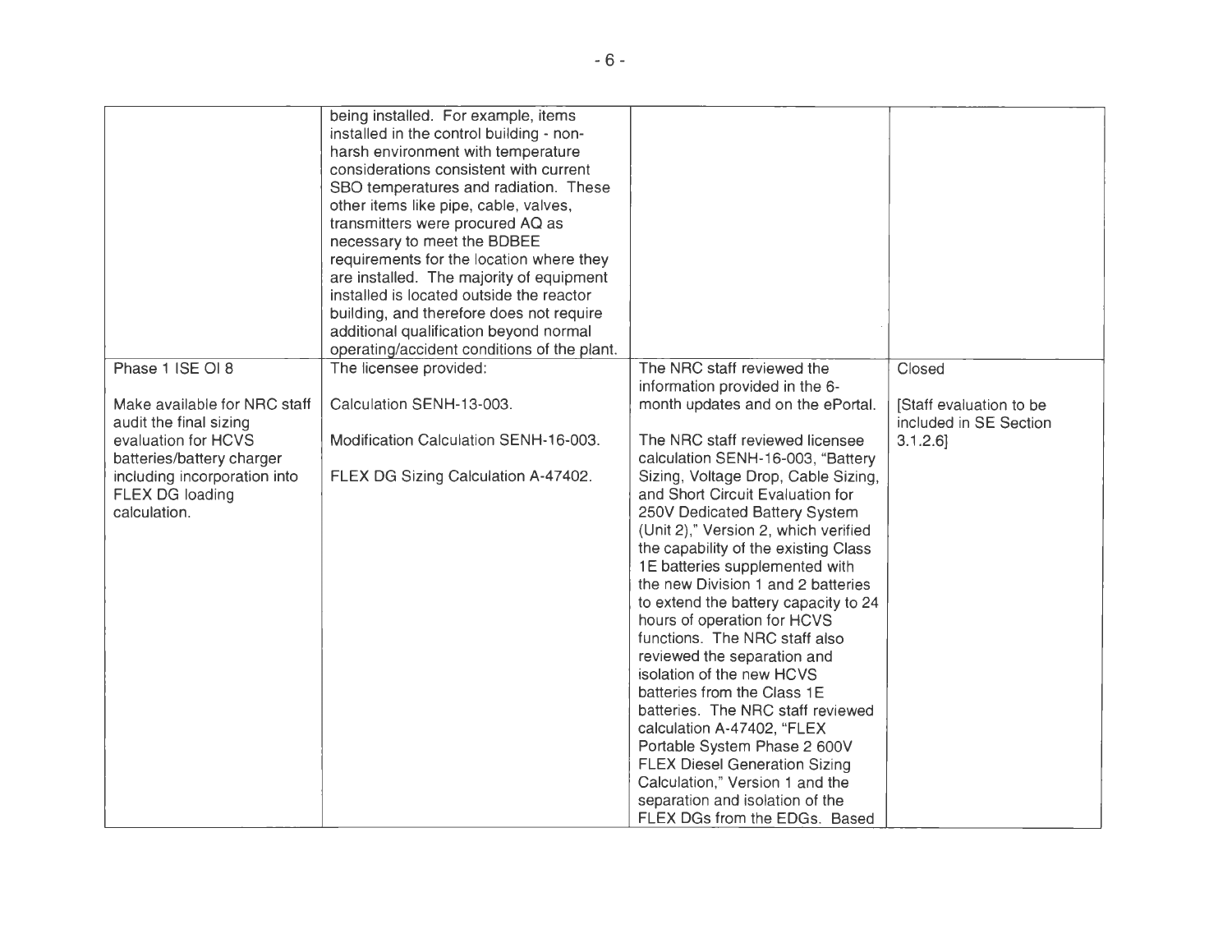| Phase 1 ISE OI 9<br>Make available for NRC staff<br>audit documentation that<br>demonstrates adequate<br>communication between the<br>remote HCVS operation<br>locations and HCVS<br>decision makers during<br>ELAP and severe accident<br>conditions. | Notifications can be made with either the<br>gaitronics system or via runners to the<br>MCR or ROS to allow operation of the<br>HCVS once the portable DGs are<br>operating.                                                                                                                                                                                                                                                                                                                                                                                          | on the NRC staff's review, the<br>required loads for the Phase 2 600<br>Vac, 545 kW FLEX DG total<br>approximately 387 kW for both<br>units' Division I loads and 383 kW<br>for both units' Division II<br>loads. This also takes into account<br>the HCVS loads.<br>No follow-up questions.<br>The NRC staff reviewed the<br>information provided in the six-<br>month updates and on the ePortal.<br>The communication methods are<br>the same as accepted in Order<br>EA-12-049.<br>No follow-up questions. | Closed<br>[Staff evaluation to be<br>included in SE Section<br>3.1.1.1   |
|--------------------------------------------------------------------------------------------------------------------------------------------------------------------------------------------------------------------------------------------------------|-----------------------------------------------------------------------------------------------------------------------------------------------------------------------------------------------------------------------------------------------------------------------------------------------------------------------------------------------------------------------------------------------------------------------------------------------------------------------------------------------------------------------------------------------------------------------|----------------------------------------------------------------------------------------------------------------------------------------------------------------------------------------------------------------------------------------------------------------------------------------------------------------------------------------------------------------------------------------------------------------------------------------------------------------------------------------------------------------|--------------------------------------------------------------------------|
| Phase 1 ISE OI 10<br>Provide a description of the<br>final design of the HCVS to<br>address hydrogen<br>detonation and deflagration.                                                                                                                   | Included on page 17 of 66 in the Phase 1<br>and $2$ OIP<br>"Plant Hatch plans to use option 1 of the<br>endorsed white paper HCVS-WP-03 and<br>power up the mixing chamber fan in the<br>base of the meteorological stack."<br>In addition, Hatch plans to close HCVS<br>boundary valves and main stack<br>interconnecting valves and purge the<br>main stack mixing chamber. Hatch will<br>utilize a portable diesel generator<br>deployed to the stack to repower the<br>stack mixing chamber fans and power<br>operators on some of the interconnecting<br>valves. | The NRC staff reviewed the<br>information provided in the 6-<br>month updates and on the ePortal.<br>DOEJ-HDSNC598056-M003<br>(Documentation of Engineering<br>Judgment) addresses HCVS<br>Control of Flammable Gases. The<br>licensee's design is consistent with<br>option 1 of the endorsed white<br>paper HCVS-WP-03.<br>No follow-up questions.                                                                                                                                                           | Closed<br>[Staff evaluation to be<br>included in SE Section<br>3.1.2.11] |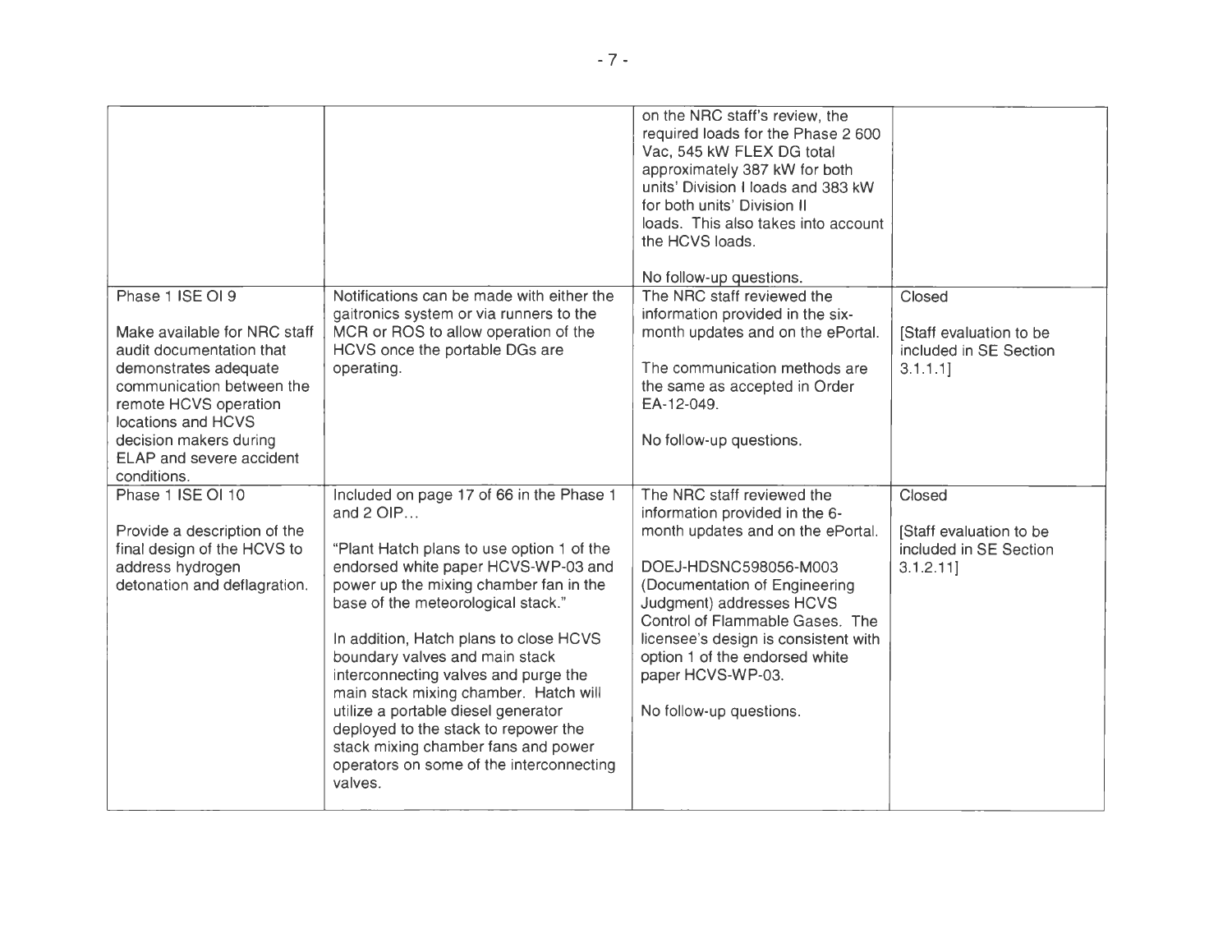|                                                                                                                                                                                                                       | See Calculations DOEJ-HDSNC598056-<br>M003 and SMNH-13-023. Both on<br>ePortal.                                                                                                                                                                                                                                                                                                                                                                                                                                                                          |                                                                                                                                                                                                                                                                                                                                                                                                          |                                                                          |
|-----------------------------------------------------------------------------------------------------------------------------------------------------------------------------------------------------------------------|----------------------------------------------------------------------------------------------------------------------------------------------------------------------------------------------------------------------------------------------------------------------------------------------------------------------------------------------------------------------------------------------------------------------------------------------------------------------------------------------------------------------------------------------------------|----------------------------------------------------------------------------------------------------------------------------------------------------------------------------------------------------------------------------------------------------------------------------------------------------------------------------------------------------------------------------------------------------------|--------------------------------------------------------------------------|
| Phase 1 ISE OI 11<br>Provide a description of the<br>strategies for hydrogen<br>control that minimizes the<br>potential for hydrogen gas<br>migration and ingress into<br>the reactor building or other<br>buildings. | Refer to response to ISE open item #10<br>and leakage testing of boundary valves<br>found in calculations in DOEJ M003 and<br>SMNH-13-023.                                                                                                                                                                                                                                                                                                                                                                                                               | The NRC staff reviewed the<br>information provided in the 6-<br>month updates and on the ePortal.<br>DOEJ-HDSNC598056-M003<br>(Documentation of Engineering<br>Judgment) addresses HCVS<br>Control of Flammable Gases,<br>which appears to maintain<br>hydrogen below flammability limits.<br>SMNH-13-023 addresses H2<br>infiltration into Main Stack gas<br>mixing chamber.<br>No follow-up questions. | Closed<br>[Staff evaluation to be<br>included in SE Section<br>3.1.2.12] |
| Phase 1 ISE OI 12<br>Make available descriptions<br>of details that minimize<br>unintended cross flow of<br>vented fluids within a unit<br>and between units.                                                         | The HCVS interface to other systems is<br>described in Section 2, pages 10 and 17<br>of 66 in the Phase 1 and 2 OIP.<br>The boundary valves will be tested in<br>accordance with the guidance of NEI 13-<br>02, FAQ-HCVS-05 to ensure unintended<br>system cross flow is minimized.<br>Refer to the response to ISE item #10 and<br>leakage testing of 10 boundary valves per<br>the LLRT program procedure 42SV-TET-<br>001-2. Details are in Calculations DOEJ<br>M003 and SMNH-13-023.<br>DOEJ-HDSNC598056-M003 and SMNH-<br>13-023. Both on ePortal. | The NRC staff reviewed the<br>information provided in the 6-<br>month updates and on the ePortal.<br>Licensee strategy appears to<br>minimize unintended cross flow.<br>No follow-up questions.                                                                                                                                                                                                          | Closed<br>[Staff evaluation to be<br>included in SE Section<br>3.1.2.3]  |
| Phase 1 ISE OI 13                                                                                                                                                                                                     | Refer to DCP 598056 ILOM for I&C<br>components (I&C and electrical                                                                                                                                                                                                                                                                                                                                                                                                                                                                                       | The NRC staff reviewed the<br>information provided in the 6-                                                                                                                                                                                                                                                                                                                                             | Closed                                                                   |
| Make available for NRC staff<br>audit descriptions of all                                                                                                                                                             | sections)                                                                                                                                                                                                                                                                                                                                                                                                                                                                                                                                                | month updates and on the ePortal.                                                                                                                                                                                                                                                                                                                                                                        |                                                                          |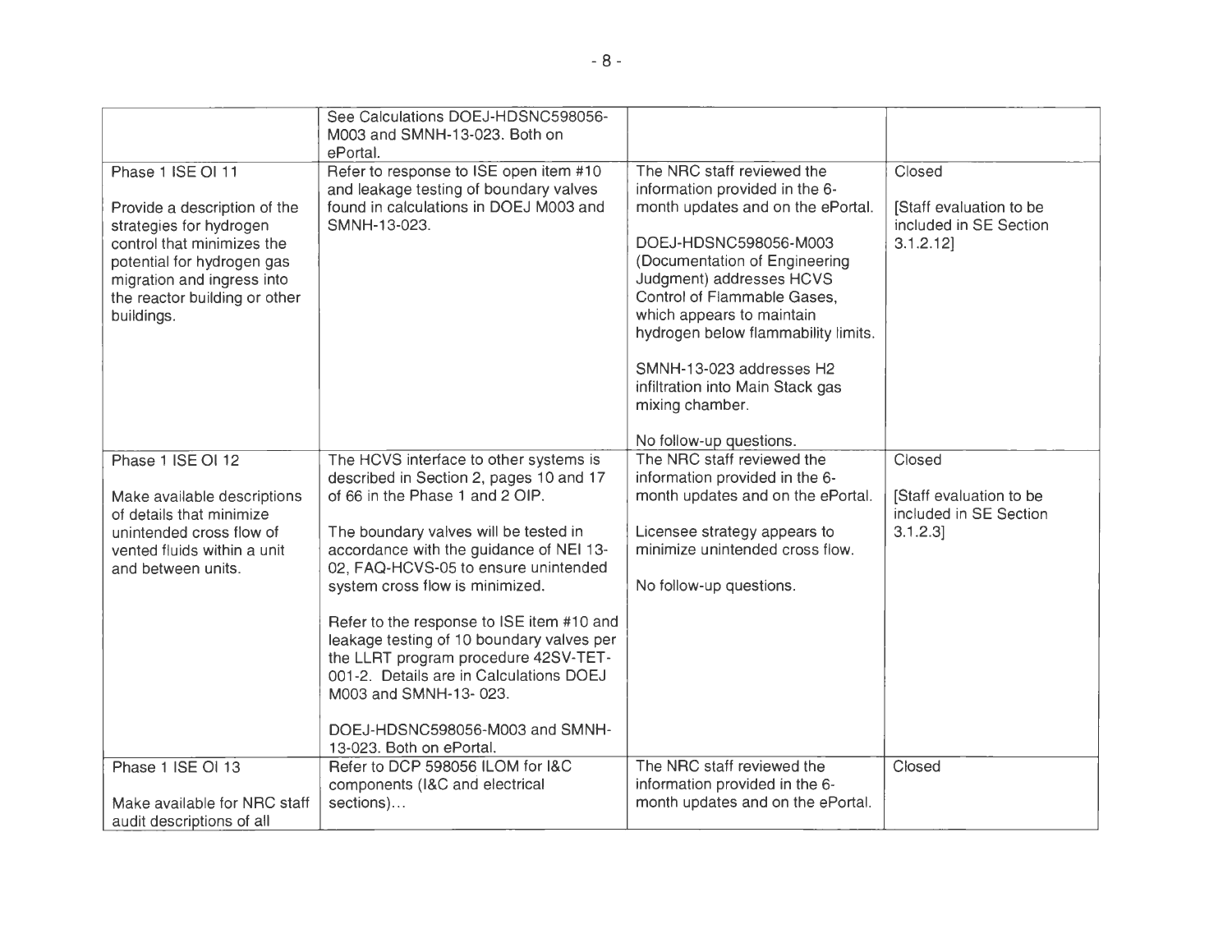| instrumentation and controls<br>(existing and planned)<br>necessary to implement this<br>order including qualification<br>methods.                                                                                                                                                                               | "Demonstration that instrumentation is<br>substantially similar to the design of<br>instrumentation previously qualified."<br>Site design standards such as Institute of<br><b>Electrical and Electronics Engineers</b><br>(IEEE) 323-1974 or IEEE 324-1975 were<br>used in the specifications.                                                                                                                                                                                              | Instrumentation appears sufficient<br>to monitor and control HCVS<br>operation. Qualification standards<br>are industry-accepted for this type<br>of application.<br>No follow-up questions.                                                                               | [Staff evaluation to be<br>included in SE Section<br>$3.1.2.8$ ]             |
|------------------------------------------------------------------------------------------------------------------------------------------------------------------------------------------------------------------------------------------------------------------------------------------------------------------|----------------------------------------------------------------------------------------------------------------------------------------------------------------------------------------------------------------------------------------------------------------------------------------------------------------------------------------------------------------------------------------------------------------------------------------------------------------------------------------------|----------------------------------------------------------------------------------------------------------------------------------------------------------------------------------------------------------------------------------------------------------------------------|------------------------------------------------------------------------------|
| Phase 1 ISE OI 14<br>Make available for NRC staff<br>audit documentation of an<br>evaluation verifying the<br>existing containment<br>isolation valves, relied upon<br>for the HCVS, will open<br>under the maximum<br>expected differential<br>pressure during BDBEE and<br>severe accident wetwell<br>venting. | Existing primary containmet isolation<br>valves (PCIVs) that perform a design-<br>basis function were utilized. Per NEI 13-<br>02 no further evaluation is required.<br>The expected differential is within the<br>scope of containment design for<br>compliance with GL 89-16 since<br>containment pressure is managed below<br>the design pressure.<br>Additionally, Hatch is utilizing existing<br>PCIVs which were designed and procured<br>to meet the containment design<br>pressures. | The NRC staff reviewed the<br>information provided in the 6-<br>month updates and on the ePortal.<br>No follow-up questions.                                                                                                                                               | Closed<br>[Staff evaluation to be<br>included in SE Section 3.2.1]           |
| Phase 1 ISE OI 15<br>Make available for NRC staff<br>audit the control document<br>for HCVS out of service time<br>criteria.                                                                                                                                                                                     | Procedures NMP-OS-019-013 and NMP-<br>OS-019-013-GLO2 were provided on the<br>eportal for NRC review.                                                                                                                                                                                                                                                                                                                                                                                        | The NRC staff reviewed the<br>information provided in the 6-<br>month updates and on the ePortal.<br>No follow-up questions.                                                                                                                                               | Closed<br>[Staff evaluation to be<br>included in SE Section<br>3.1.2.13]     |
| Phase 2 ISE OI 1<br>Licensee to demonstrate<br>that containment failure as a<br>result of overpressure can<br>be prevented without a<br>drywell vent during severe<br>accident conditions Section<br>3.3.3                                                                                                       | The wetwell vent has been designed and<br>installed to meet NEI 13-02 Rev 1<br>quidance which will ensure that it is<br>adequately sized to prevent containment<br>overpressure under severe accident<br>conditions.<br>The severe accident water management<br>(SAWM) strategy will ensure that the                                                                                                                                                                                         | The NRC staff reviewed the<br>information provided in the 6-<br>month updates and on the ePortal.<br>BWR Owners Group (BWROG)-<br>TP-008 demonstrates adding<br>water to the reactor vessel within<br>8-hours of the onset of the event<br>will limit the peak containment | Closed<br>[Staff evaluation to be<br>included in SE Sections 4.1<br>and 4.2] |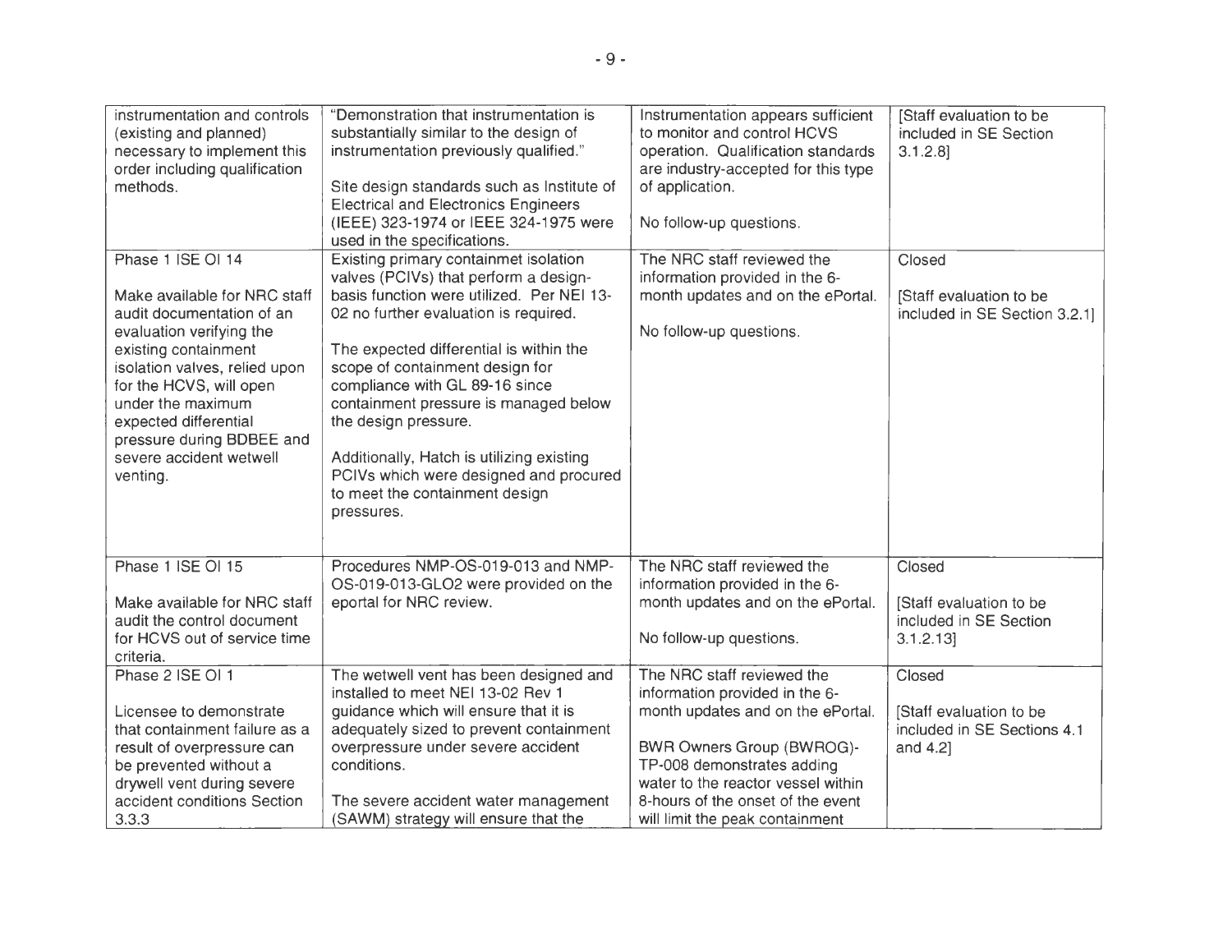|                                                           | wetwell vent remains functional for the<br>period of sustained operation. HNP will<br>follow the guidance (flow rate and timing)<br>for SAWA/SAWM described in BWROG-<br>TP-15-008 and BWROG-TP-15-011.<br>These documents have been posted to<br>the ePortal for NRC staff review. The<br>wetwell vent will be opened prior to<br>exceeding the PCPL value of 62 per<br>square inch gauge. Therefore,<br>containment over pressurization is<br>prevented without the need for a drywell<br>vent. | drywell temperature significantly<br>reducing the possibility of<br>containment failure due to<br>temperature. Drywell pressure can<br>be controlled by venting the<br>suppression chamber through the<br>suppression pool.<br>BWROG-TP-011 demonstrates<br>that starting water addition at a<br>high rate of flow and throttling after<br>approximately 4-hours will not<br>increase the suppression pool<br>level to that which could block the<br>suppression chamber HCVS.<br>As noted under Phase 1, the vent<br>is sized to pass a minimum steam<br>flow equivalent to 1% rated core<br>power. This is sufficient to permit<br>venting to maintain containment<br>below the lower of Primary<br><b>Containment Pressure Limit</b><br>(PCPL) or of design pressure. |                                                   |
|-----------------------------------------------------------|---------------------------------------------------------------------------------------------------------------------------------------------------------------------------------------------------------------------------------------------------------------------------------------------------------------------------------------------------------------------------------------------------------------------------------------------------------------------------------------------------|--------------------------------------------------------------------------------------------------------------------------------------------------------------------------------------------------------------------------------------------------------------------------------------------------------------------------------------------------------------------------------------------------------------------------------------------------------------------------------------------------------------------------------------------------------------------------------------------------------------------------------------------------------------------------------------------------------------------------------------------------------------------------|---------------------------------------------------|
|                                                           |                                                                                                                                                                                                                                                                                                                                                                                                                                                                                                   | No follow-up questions.                                                                                                                                                                                                                                                                                                                                                                                                                                                                                                                                                                                                                                                                                                                                                  |                                                   |
| Phase 2 ISE OI 2                                          | Using Figure 2.1.C from the combined                                                                                                                                                                                                                                                                                                                                                                                                                                                              | The NRC staff reviewed the                                                                                                                                                                                                                                                                                                                                                                                                                                                                                                                                                                                                                                                                                                                                               | Closed                                            |
|                                                           | Phase 1 and 2 OIP, compare the<br>reference plant parameters to the plant                                                                                                                                                                                                                                                                                                                                                                                                                         | information provided in the 6-<br>month updates and on the ePortal.                                                                                                                                                                                                                                                                                                                                                                                                                                                                                                                                                                                                                                                                                                      |                                                   |
| Licensee shall demonstrate<br>how the plant is bounded by | specific parameters.                                                                                                                                                                                                                                                                                                                                                                                                                                                                              |                                                                                                                                                                                                                                                                                                                                                                                                                                                                                                                                                                                                                                                                                                                                                                          | [Staff evaluation to be<br>included in SE Section |
| the reference plant analysis                              |                                                                                                                                                                                                                                                                                                                                                                                                                                                                                                   | Staff reviewed the parameters                                                                                                                                                                                                                                                                                                                                                                                                                                                                                                                                                                                                                                                                                                                                            | 4.2.1.1                                           |
| that shows the SAWM                                       | <b>HNP</b><br>Reference Plant                                                                                                                                                                                                                                                                                                                                                                                                                                                                     | from the reference plant to those of                                                                                                                                                                                                                                                                                                                                                                                                                                                                                                                                                                                                                                                                                                                                     |                                                   |
| strategy is successful in                                 | Torus freeboard volume<br>Torus freeboard<br>is 525.00 galions<br>volume is >805,161                                                                                                                                                                                                                                                                                                                                                                                                              | Hatch. Staff concur that it is                                                                                                                                                                                                                                                                                                                                                                                                                                                                                                                                                                                                                                                                                                                                           |                                                   |
| making it unlikely that a<br>drywell vent is needed       | gallons<br>SAWA flow is 500 GPM<br>SAWA flow is 500                                                                                                                                                                                                                                                                                                                                                                                                                                               | unlikely the suppression chamber<br>HCVS could become blocked.                                                                                                                                                                                                                                                                                                                                                                                                                                                                                                                                                                                                                                                                                                           |                                                   |
| Section 3.3.3.1                                           | GPM at 8 hours<br>at 8 hours followed by<br>100 GPM from 12 hours followed by 100 GPM                                                                                                                                                                                                                                                                                                                                                                                                             | Therefore, it is unlikely a drywell                                                                                                                                                                                                                                                                                                                                                                                                                                                                                                                                                                                                                                                                                                                                      |                                                   |
|                                                           | to 168 hours<br>from 12 hours to 168<br>hours                                                                                                                                                                                                                                                                                                                                                                                                                                                     | vent would be required to maintain                                                                                                                                                                                                                                                                                                                                                                                                                                                                                                                                                                                                                                                                                                                                       |                                                   |
|                                                           |                                                                                                                                                                                                                                                                                                                                                                                                                                                                                                   | containment integrity.                                                                                                                                                                                                                                                                                                                                                                                                                                                                                                                                                                                                                                                                                                                                                   |                                                   |
|                                                           | The above parameters for HNP                                                                                                                                                                                                                                                                                                                                                                                                                                                                      |                                                                                                                                                                                                                                                                                                                                                                                                                                                                                                                                                                                                                                                                                                                                                                          |                                                   |
|                                                           | demonstrate that the reference plant                                                                                                                                                                                                                                                                                                                                                                                                                                                              | No follow-up questions.                                                                                                                                                                                                                                                                                                                                                                                                                                                                                                                                                                                                                                                                                                                                                  |                                                   |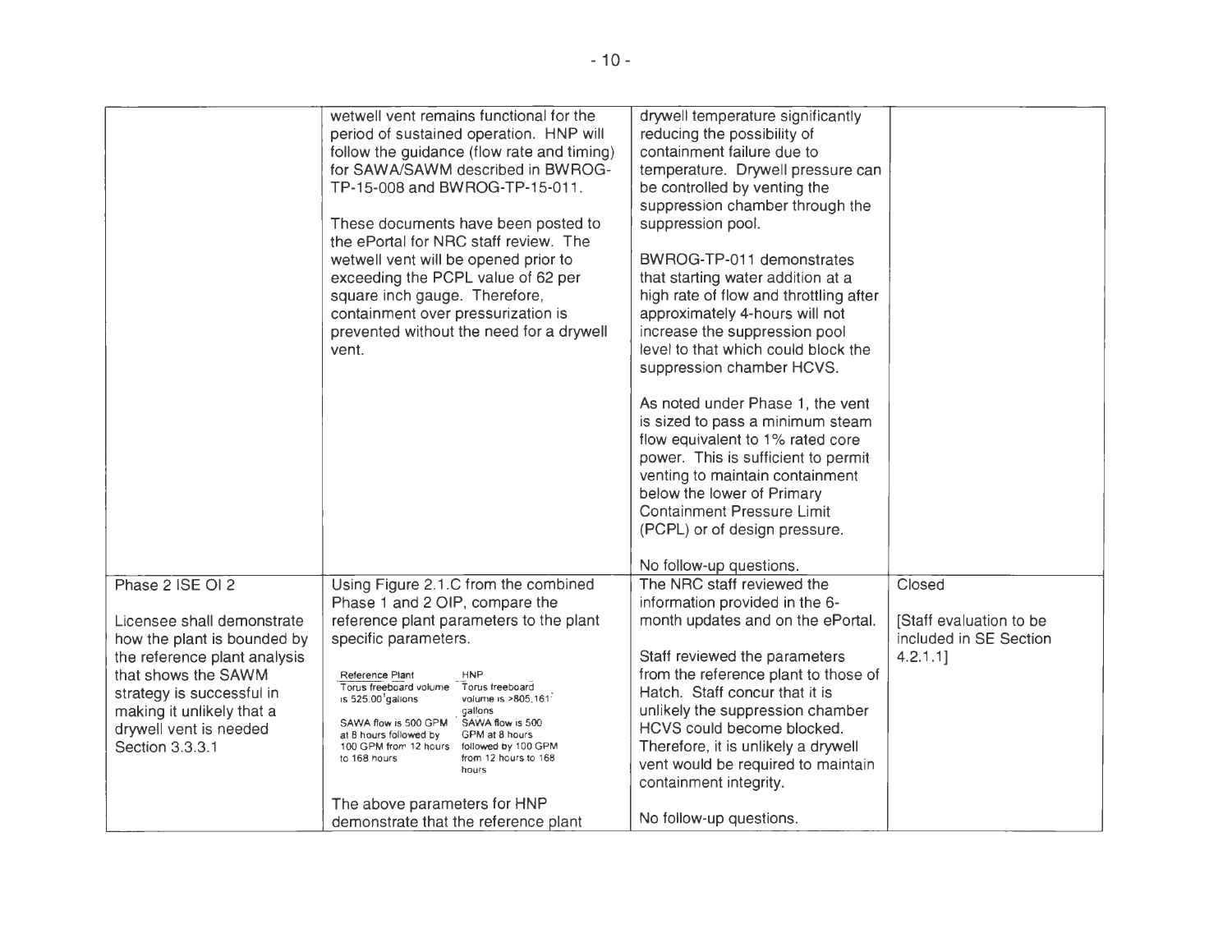|                                                   | values are bounding. Therefore, the<br>SAWM strategy implemented at HNP<br>makes it unlikely that a drywall vent is<br>needed to prevent containment<br>overpressure related failure. |                                                              |                                                        |
|---------------------------------------------------|---------------------------------------------------------------------------------------------------------------------------------------------------------------------------------------|--------------------------------------------------------------|--------------------------------------------------------|
| Phase 2 ISE OI 3                                  | HNP utilizes gaitronics paging system or<br>runners to communicate between the                                                                                                        | The NRC staff reviewed the<br>information provided in the 6- | Closed                                                 |
| Licensee to demonstrate<br>that there is adequate | MCR and the Intake Structure operator at<br>the FLEX pump. This communication                                                                                                         | month updates and on the ePortal.                            | [Staff evaluation to be<br>included in SE Section 4.1] |
| communication between the                         | method is the same as accepted in Order                                                                                                                                               | The communication methods are                                |                                                        |
| MCR and the Intake<br>Structure operator at the   | EA-12-049. Gaitronics has been modified<br>with a 12-hour Uniterruptible Power                                                                                                        | the same as accepted in Order<br>EA-12-049.                  |                                                        |
| FLEX manual valve during                          | Supply battery backup and will be                                                                                                                                                     |                                                              |                                                        |
| severe accident conditions.<br>Section 3.3.3.4    | repowered with FLEX portable DGs.                                                                                                                                                     | No follow-up questions.                                      |                                                        |